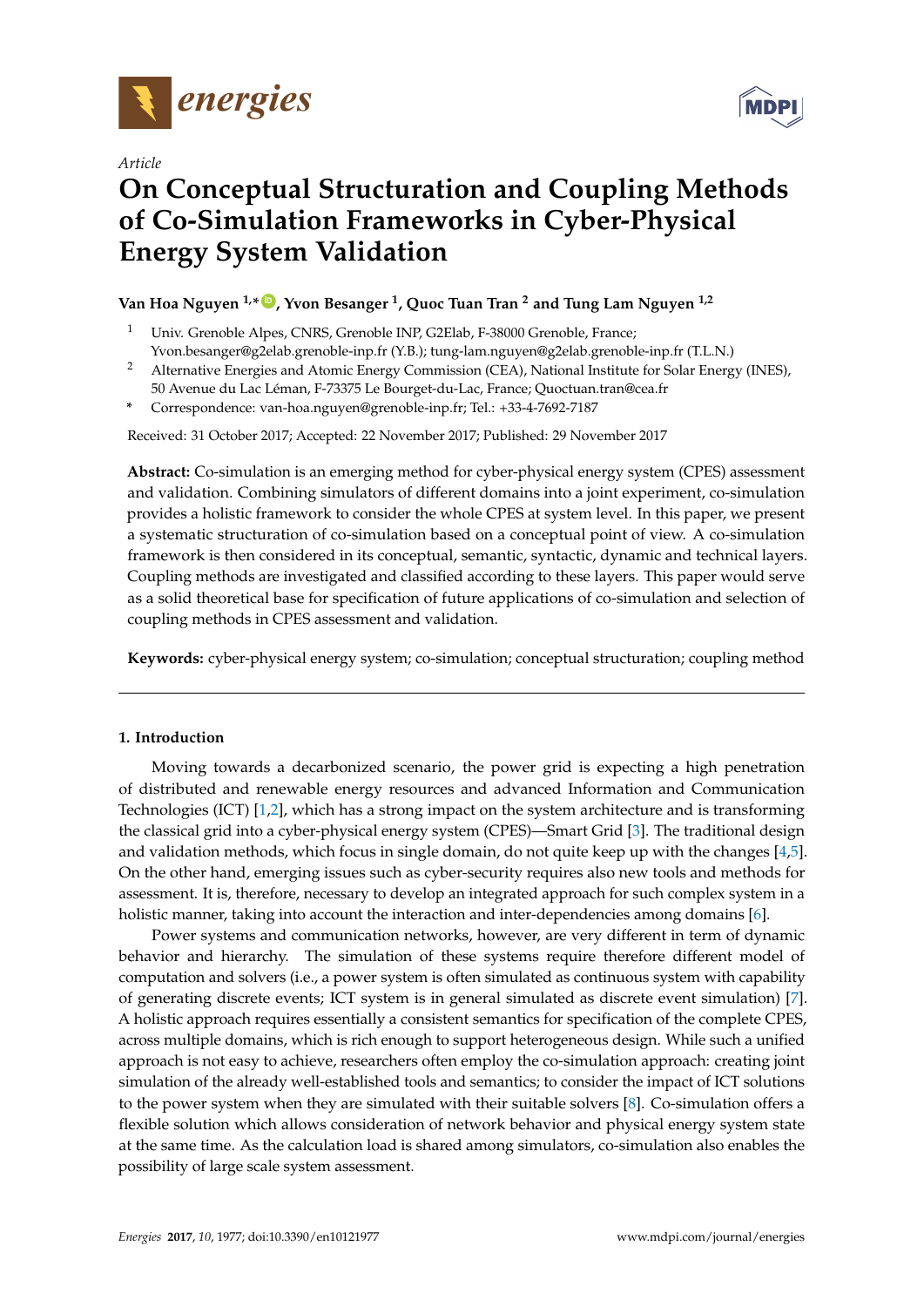Moreover, the CPES requires the physical infrastructure and computational cyber-infrastructure to holistically and consistently coordinate to ensure its efficient and reliable functionality. It introduces

a huge data influx for which big data analytic and applications are therefore of paramount importance [\[9\]](#page-15-5). Co-simulation framework, gathering data and analysis from multiple sources and domains, is potentially the solution to experiment such big data applications over large scale systems. On the other hand, distributed simulation with appropriate time scale, besides the benefit of computational load sharing, will avoid overloading slower simulation with unnecessary data influx from faster applications, and thus increases the performance.

Recent developments of co-simulation have led to an important portfolio of experimental and demonstration platforms. Some well-detailed, but application-oriented reviews on co-simulation frameworks [\[4,](#page-15-0)[5,](#page-15-1)[8](#page-15-4)[,10\]](#page-15-6), in particular, and test-bed for CPES validation in general [\[11\]](#page-15-7) exist in the literature. In the context of this paper, we aim to providing a more systematic point of view from a higher abstraction level by offering a conceptual structuration of co-simulation framework in CPES assessment as well as the associated problems and a detailed review on coupling methods used and can potentially be used in this framework. It would serve as a solid theoretical base for specification of future applications of co-simulation and selection of coupling methods in CPES assessment and validation.

The paper is organized as follows: Section [2](#page-1-0) presents the structuration and the different layers of a co-simulation framework in CPES context; Section [3](#page-7-0) provides a systematic review on coupling methods according to the different layers, with a particular emphasis on usage and requirement of operational integration and formal integration, in the vision of helping users to establish their own co-simulation framework. The applications and associated abstraction levels of the coupling methods are finally considered in Section [4,](#page-13-0) along with some further perspectives.

#### <span id="page-1-0"></span>**2. Conceptual Structuration of Co-Simulation Framework**

Establishing a standardizable holistic framework for CPES using co-simulation is a difficult and complex task because it requires a strong interoperability among the participating elements, especially in case of multiple partner involvement. This implies necessary efforts on harmonization, adaptation and eventually changes of actual employed standards and protocols in individual models to be able to integrate into holistic experiments.

Coupling different simulators introduces several new issues with respect to the classical modelling and simulation approaches. A generic layered structuration of co-simulation framework is therefore necessary to improve the interoperability of simulators as well as to highlight the intersection of domains and the issues that need to be solved in the process of designing a co-simulation framework. Based on existing models for generic interoperability [\[12\]](#page-15-8) and multi-modeling [\[13](#page-15-9)[,14\]](#page-15-10), a generic five layers structuration of a co-simulation framework can be proposed (cf. Table [1\)](#page-2-0).

#### *2.1. Conceptual Layer: Architecture*

As aforementioned in Table [1,](#page-2-0) the conceptual layer is highest layer of a co-simulation framework. It involves the meta-modeling process and the topology of the framework (e.g., in Figure [1](#page-2-1) the CPES can be considered in a system of systems approach or the in layered approach: market-driven ICT network governing the power system). In this layer, the chosen scenario is analyzed around the three main points: system configuration according to the scenario, purpose of investigation (deduced from the scenario and the desired research/contribution) and use-case/test-case definition; as the scenario and the system configuration influences strongly the conceptual design. Moreover, the questions of abstraction level, interaction to environment and complex system representation manner (e.g., System of systems, coupled systems or multi-agent system) are subjects of interest in this layers.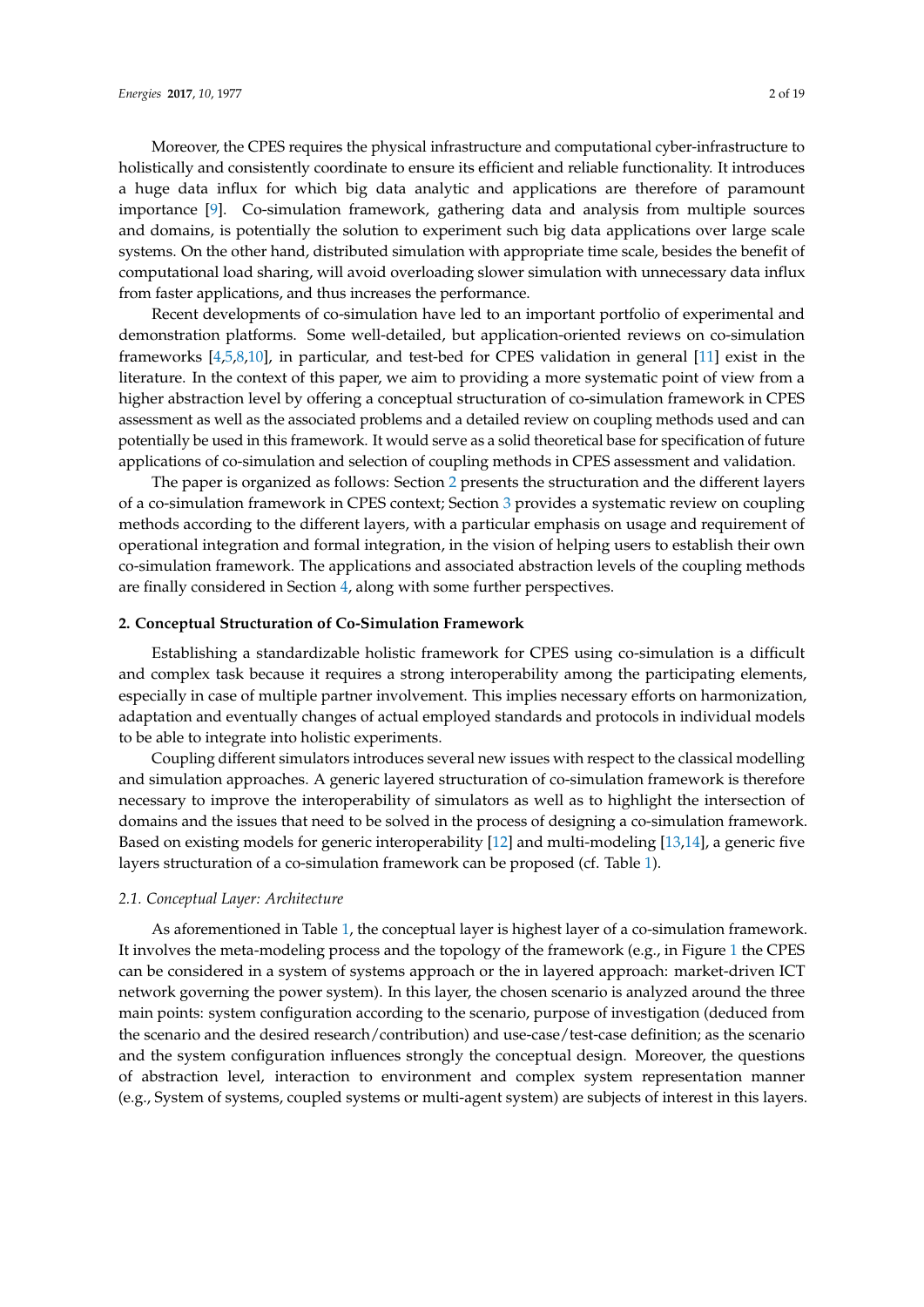<span id="page-2-1"></span>

**Figure 1.** Illustration of different possible topologies in conceptual layer of a CPES co-simulation framework.

<span id="page-2-0"></span>

| Layer      | Description                                                                                                                                                                   | <b>Associated Problems</b>                                                                                                                                           |
|------------|-------------------------------------------------------------------------------------------------------------------------------------------------------------------------------|----------------------------------------------------------------------------------------------------------------------------------------------------------------------|
| Conceptual | Highest level where the models are considered<br>as "black boxes" and the level concerns the<br>co-simulation framework representation.                                       | Generic structure of the framework;<br>Meta-Modeling of the components.                                                                                              |
| Semantic   | The level concerns the signification and the role<br>of the co-simulation framework with respect to<br>the open questions of the investigated CPES<br>and studied phenomenon. | Signification of individual models;<br>Interaction graph among the models;<br>Signification of each interaction.                                                     |
| Syntactic  | The level concerns the formalization of the<br>co-simulation framework.                                                                                                       | Formalization of individual models in the<br>respective domains; Specification and<br>handling the difference among<br>the formalism.                                |
| Dynamic    | The level concerns the execution of the<br>co-simulation framework, the synchronization<br>techniques and harmonization of different<br>models of computation.                | Order of execution and causality of<br>models; Harmonization of different<br>models of computation; Resolution for<br>potential conflict in simultaneity of actions. |
| Technical  | The level concerns the implementation details<br>and evaluation of simulation.                                                                                                | Distributed or centralized implementation;<br>Robustness of the simulation; Reliability<br>and efficiency of the simulation.                                         |

**Table 1.** Generic layers of a co-simulation framework.

The conceptual layer should define the structure on which the co-simulation framework is developed and the formal semantic relations/syntactic formulation are integrated.

## *2.2. Semantic Layer: Formal integration*

The semantic layer concerns the signification and role of individual models in the general framework, as well as their in-between interactions. It is necessary to note that the models may be represented at different spatial and temporal scales, with possible intersection among their abstraction domains. In that boundary, one needs to consider and specify how information in a model can be perceived in another one (cf. Figure [2\)](#page-3-0). The interaction among models has to provide a semantic coherence throughout the whole system.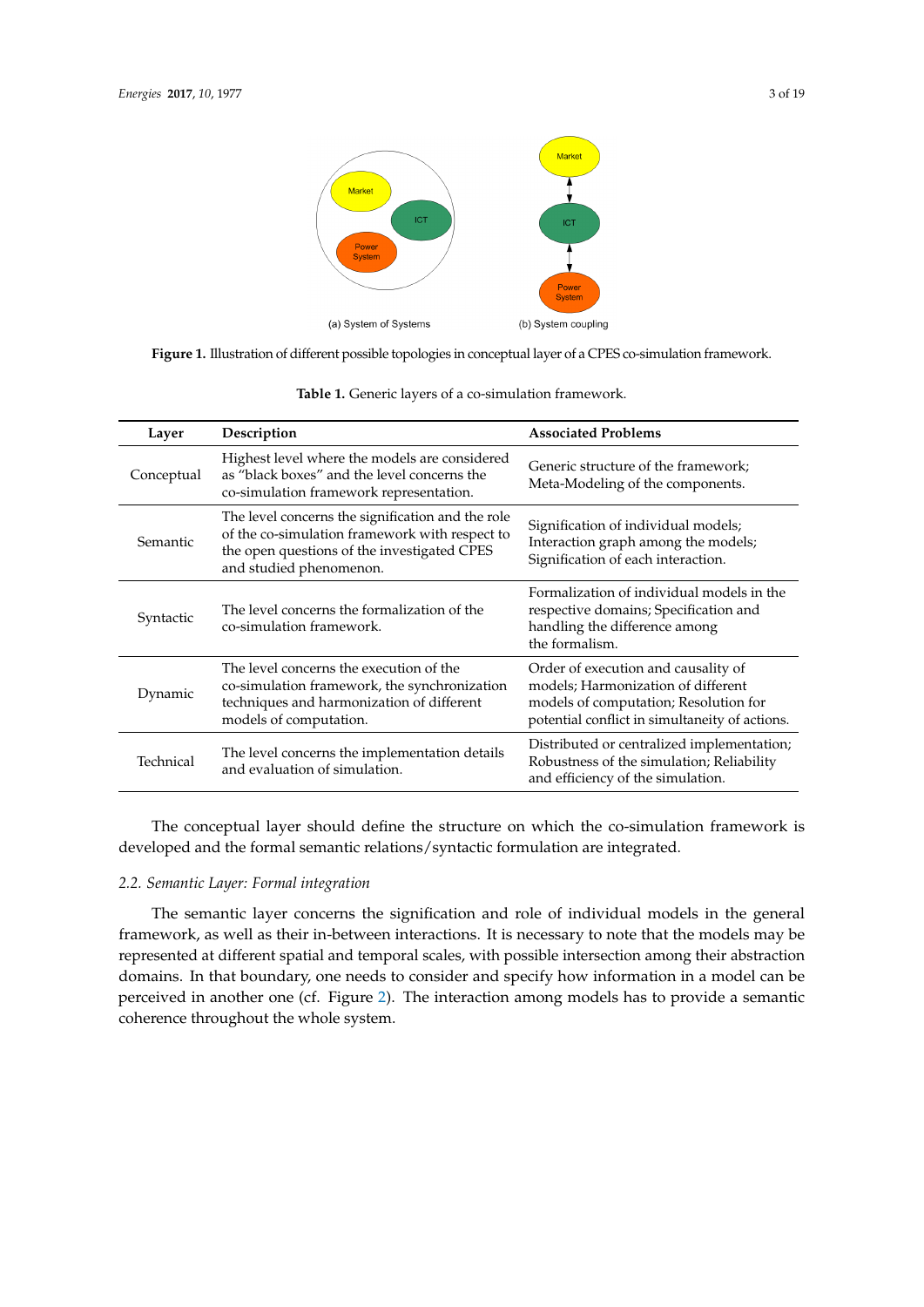<span id="page-3-0"></span>

**Figure 2.** Illustration of semantic layer of a CPES co-simulation framework.

It is necessary to clarify that the notion of semantic layer here is addressed towards the co-simulation framework, and is not necessarily the semantic model of the energy system, although there is an overlapping area between the two concepts. More specifically, the semantic layer of a co-simulation framework explains the behavior and interaction of involved individual simulators and models, and not necessarily the semantic relations among their representing counterparts. It can be considered as an abstract layer specifying the experiments, and in some ways, similar to the concept of abstract test suite in TTCN-3 standard [\[15\]](#page-15-11). The dichotomies and communication among entities defined in this layer will decide how the experiment works and will be governed by the master algorithm.

The required interoperability in semantic layer and in the following syntactic layer needs to be done via applying a common information model to the framework. However, taking into account that a co-simulation framework often includes multiple domains (e.g., power system, ICT, thermal), it may be necessary to include several existing information models and thus to resolve interfacing issues. It is recommended to employ standardized information models to promote reusability and the possibility of further integration of new elements into the framework.

# *2.3. Syntactic Layer*

This layer of a co-simulation framework influences strongly the reusability of models and interoperability of the framework. In a co-simulation framework, each model comes from different scientific domains, and it is very likely that the employed formalisms are different. A consistent co-simulation framework has to manage and harmonize these differences. Not only it has to provides a meaningful and rigorous translation of inter-formalism information, but also, the differences in term of representation, underlying model of computation and spatial-temporal scale need to be handled (cf. Figure [3\)](#page-4-0).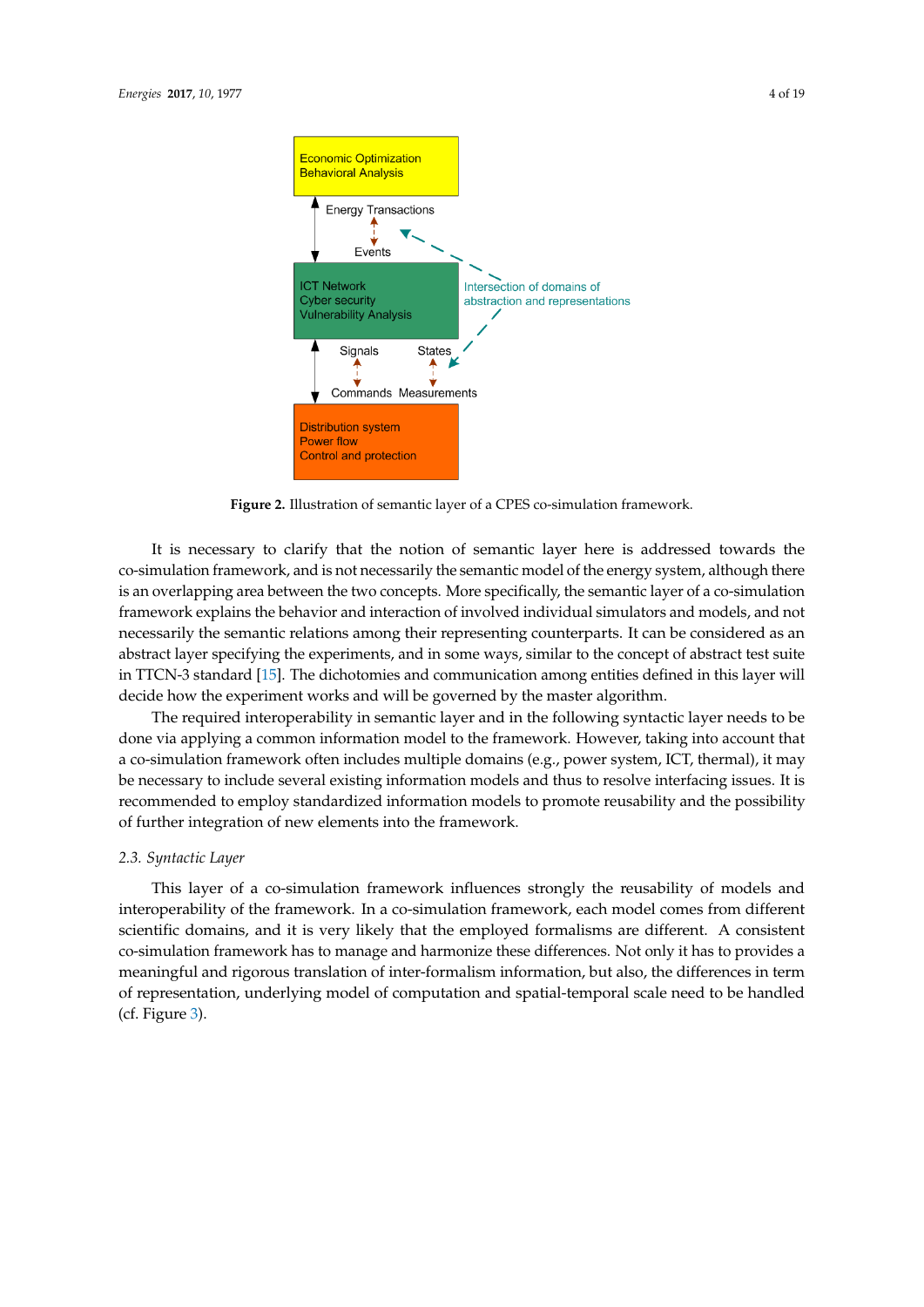<span id="page-4-0"></span>

**Figure 3.** Illustration of syntactic layer of a CPES co-simulation framework.

In order to improve the reusability of models, it is required that the models are syntactic coherent. In general, *syntactic interoperability* of a co-simulation framework often requires the utilization of ontologies (not only for modeling, but also for data exchange). As for power system, we acknowledge several information model standards issued by the International Electrotechnical Commission (IEC) that can be considered as candidates: IEC 61850 [\[16\]](#page-15-12), Multispeak [\(http://multispeak.org\)](http://multispeak.org) and Common Information Model (CIM) [\[17,](#page-15-13)[18\]](#page-15-14). Object Linking and Embedding for Process Control - Unified Architecture (OPC UA) [\[19\]](#page-15-15) can also be implemented as a semi-information model when it is necessary to involve Supervisory Control and Data Acquisition (SCADA) system (i.e., hardware-in-the-loop situation). Several works are underway to harmonize the difference and to bring these standards together [\[20](#page-15-16)[–22\]](#page-15-17). There exist a few semiautomatic converters between their models [\[23–](#page-15-18)[25\]](#page-16-0). The mapping of ontological models to physical power system components and use-cases is classically implemented using hard-coding. One of the challenges is to enable auto-configuration of the topology of the considered CPES on-the-go and to update the database accordingly. In the case with CIM, an adaptive CIM compliant approach to resolve this challenge is proposed in [\[26\]](#page-16-1). The utilization of ontology in CPES is mainly for exchanging data between applications and encapsulating entire power system models in a standardized manner. As aforementioned, the concept of syntactic layer in a co-simulation framework is not always the same and is often larger than just using an ontology. Not only should it include ontological information on individual parts of the system and their interconnections, but also specify the format, syntax of the interconnections among simulators and models, as well as specifications of interfacing ontologies of different domains or transition among different time scale, which are not covered by current existing ontologies.

*While being very similar to semantic layer, the syntactic layer can be simply imagined as the manner in which semantic models and interactions are represented.* The notions of semantic and syntactic layers here, even though involving the utilization of energy system ontologies (e.g., IEC 61850 or CIM), are larger and require also an experiment description ontology, e.g., TTCN-3 [\[15\]](#page-15-11). These ontologies, if employed, can be considered as a common (or transitive) zone alongside the abstraction layers.

# *2.4. Dynamic Layer: Execution and Synchronization*

The dynamic layer concerns executions aspects of a co-simulation framework. One needs to define the order of execution and causality of models as well as the resolution for potential conflict (i.e., cyclic dependency, deadlock) in simultaneity of actions. Synchronization techniques are necessary to ensure the consistency of the co-simulation outcome, especially when the framework consists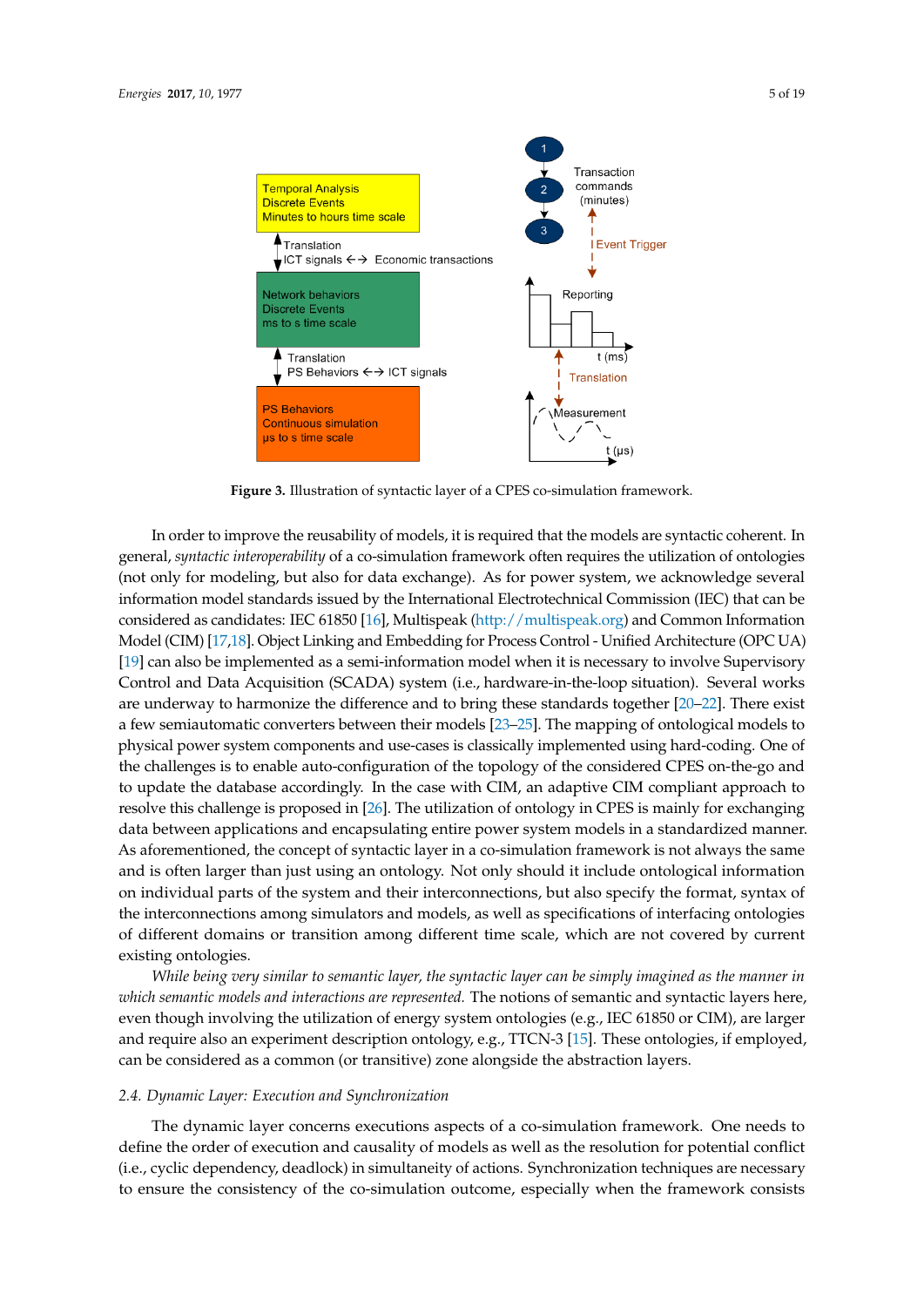<span id="page-5-0"></span>of models with different model of computation (i.e., Continuous simulation and Discrete Event Simulation) or when the simulation is distributed (cf. Figure [4\)](#page-5-0).The necessary message payloads model should also be defined.



**Figure 4.** Illustration of dynamic layer of a CPES co-simulation framework.

Even though it is not directly related to semantic layer, it is demonstrated that different choices in dynamic layer may lead to differences in the result of simulation [\[27](#page-16-2)[,28\]](#page-16-3).

In general, for the dynamic layer, the two main issues influencing the correctness and the reliability of a co-simulation framework are harmonization of models of computation and synchronization of simulators. Harmonization of different models of computation is also a critical problem because CPES often involves a juxtaposition of various domains, where their dynamic behavior requires different solvers and consequently various models of computation. On the other hand, one can ensure, via synchronization, that operations occur in the logically correct order, whether they proceed concurrently or they must obey causality. As the size of system increases (physically or by increasing the number of simulators) or as the speed of operation increases, synchronization plays an increasingly dominant role in the stability of the framework.

Models of computation can be classified as of [\[29\]](#page-16-4) : Imperative (e.g., Emulators), Finite State Machine (e.g., a set of states, rule-based control), Dataflow (e.g., ODEs, DEAs), Discrete Event (e.g., communication, zero-crossing), etc. Discrete Event simulation can be further broken down into: event scheduling, process interaction and activity scanning [\[30\]](#page-16-5).

Power system models are, in general, represented by continuous models which is also capable to produce events (e.g., zero crossing, switching, etc.). The continuous models often use the *imperative* or *dataflow* model of computation, in which the model react to the availability of data at their inputs by performing some computation, via mean of according solvers, and producing data on their outputs. Dataflow is concurrent with no notion of time. In general case of power system, the model is based on a set of differential equations defining the peculiarity of the state variables and the environment factors of a system (e.g., steady-state simulations, electromagnetic transients and circuit simulations, or electromechanical phenomena). ICT and market models are often represented in discrete events chaining over a discrete set of points in time (thus associated to discrete events model of computation). More specifically, *discrete event* models are discrete, dynamic and stochastic in nature and are "run" whereas continuous model can be "run" or "solved" according to their models of computation [\[31\]](#page-16-6). General speaking, the two most encountered MoC for CPES assessment are Dataflow and Discrete Event (Figure [5\)](#page-6-0), and they are most of the time, the subjects of harmonization.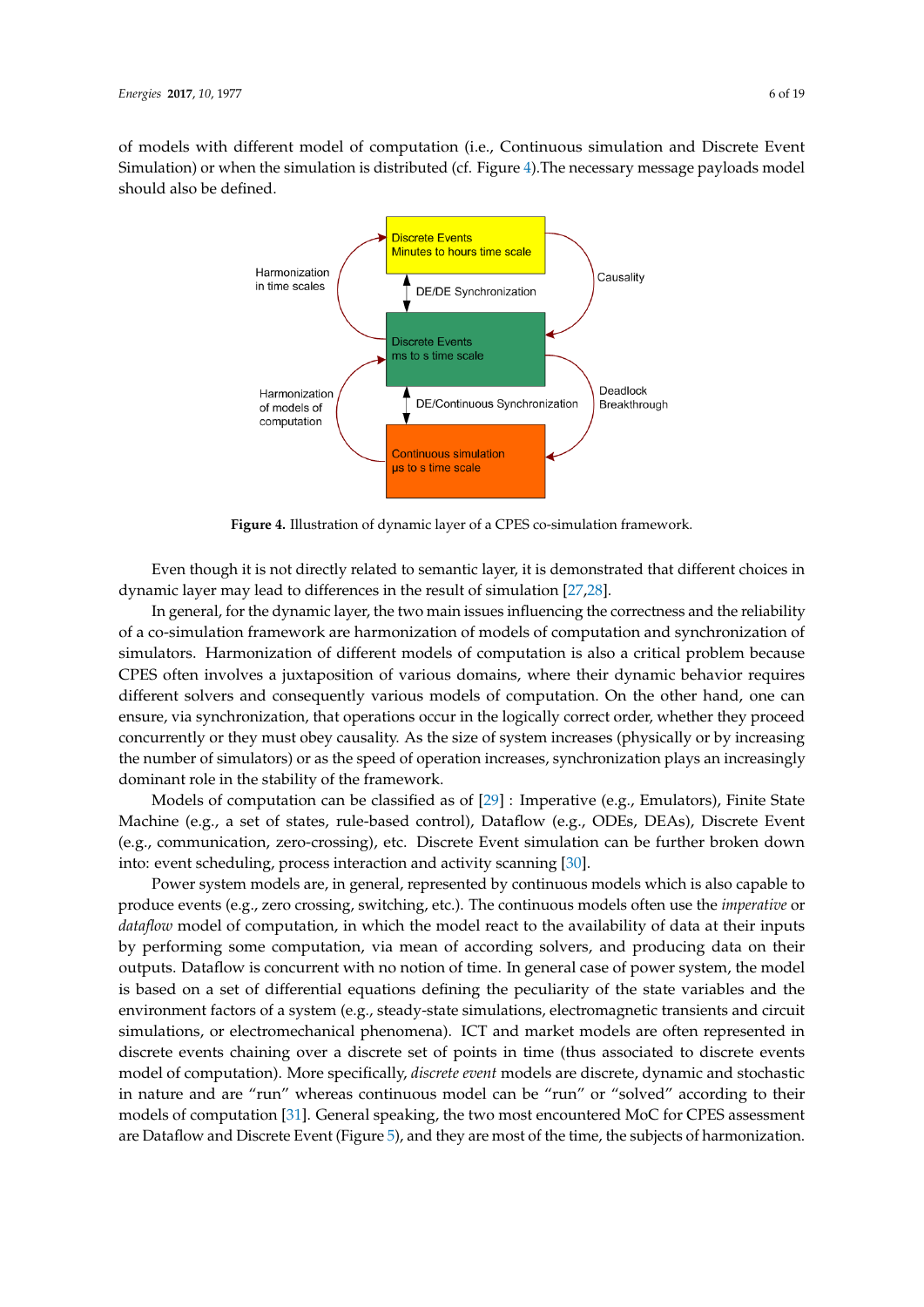<span id="page-6-0"></span>

(b) Discrete Event Paradigm

**Figure 5.** Examples of (**a**) Dataflow process and (**b**) Discrete Event process.

As for synchronization techniques, two well established approaches are called conservative processing and optimistic processing. In general, the conservative approach requires all the participating simulators to wait for each other to finish their step before advancing to the next step. The synchronization is checked with time stamps, via Null Message algorithm [\[32\]](#page-16-7) or Global Synchronization approaches, such as: Bounded Lag algorithm [\[33\]](#page-16-8), Time Buckets [\[34\]](#page-16-9) or Composite Synchronization [\[35\]](#page-16-10). On the other hand, the optimistic approach allows the individual simulators to advance on their own events. When a conflict is detected, then the simulators must perform a leap backwards (time warp [\[36\]](#page-16-11)) and discard the all the results from the moment in question.

# *2.5. Technical Layer: Implementation and Evaluation*

This layer involves the choices of techniques for implementation and the evaluation of results. Various practical issues need to be considered: the choice of distributed or centralized simulation, global model of computation, technical implementation of interface or latency assessment. As co-simulation requires many coupling of simulators, it is necessary to consider in the end, the reliability, efficiency of the coupling, the stability of co-simulation framework (especially in cases involving hardware-in-the-loop), as well as to evaluate the robustness and accuracy of the results (cf. Figure [6\)](#page-6-1). An in-depth discussion on the technical aspects of co-simulation is however further than the scope of this paper (i.e., conceptual structuration).

<span id="page-6-1"></span>

**Figure 6.** Illustration of technical layer of a CPES co-simulation framework.

The structuration proposed in this section is important to classify different models in a co-simulation framework into their according level of abstraction. It provides insights to identify the potential issues as well as to search for solution for coupling across different scale and abstraction level. As a consequence, the modularity, scalability and interoperability of a co-simulation framework might be improved.

In the context of this paper, we are interested also, in next sections, different existing coupling methods and synchronization techniques for co-simulation as well as their position with respect to the proposed structuration. It would provide a methodological and structural review on the state of art in co-simulation for CPES assessment.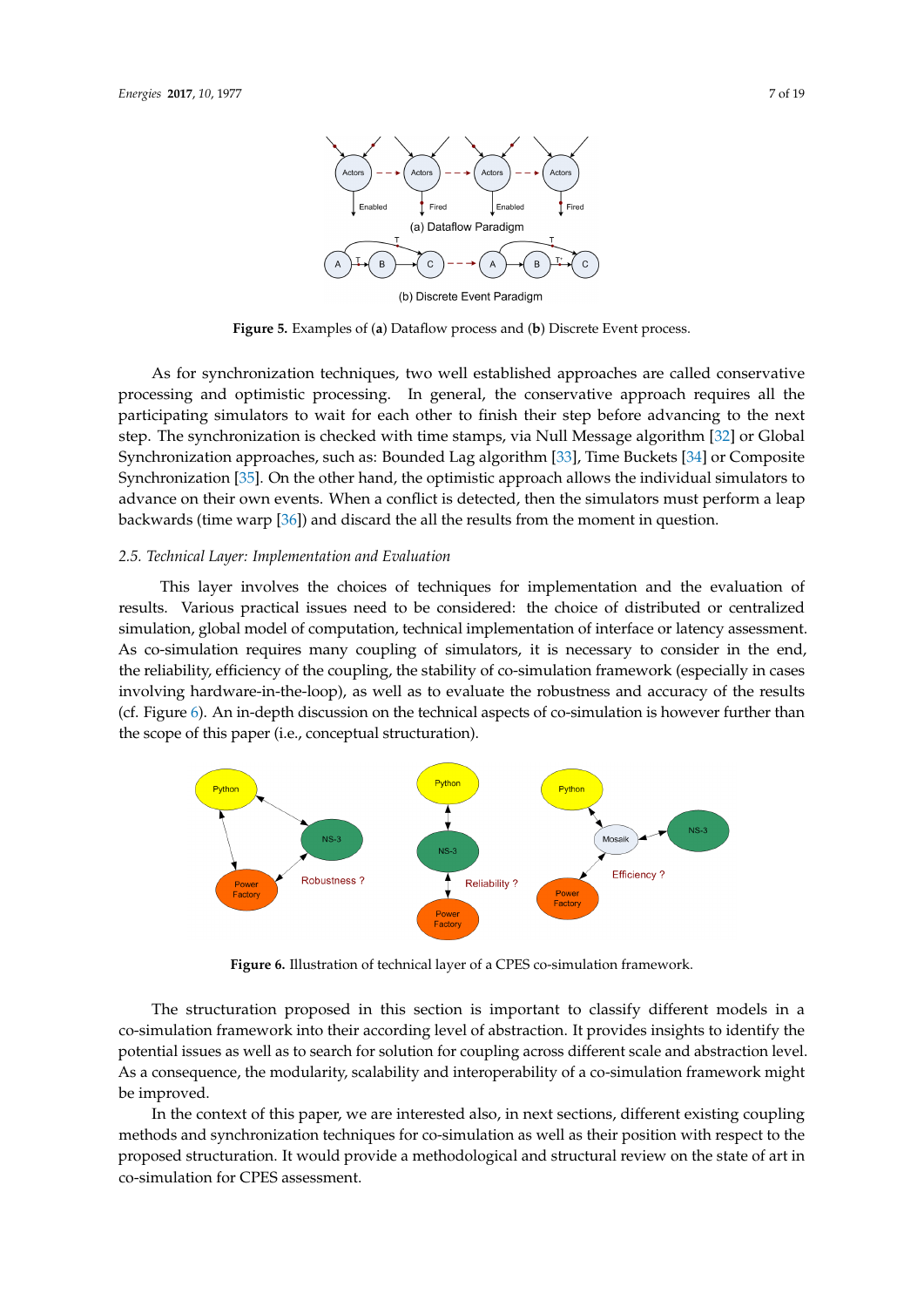#### <span id="page-7-0"></span>**3. Review on Coupling Methods**

In general, a co-simulation framework requires the joint and simultaneous executions of models in different tools, via mean of information exchange during the execution of the simulations. Information is exchanged through either ad-hoc interfaces (Figure [7a](#page-7-1)) or via intermediate buffer governed by a master algorithm (Figure [7b](#page-7-1)). Master algorithm (where exists) is responsible for instantiating the simulators and for orchestrating the information exchange (simulator-simulator or simulator-orchestrator).

<span id="page-7-1"></span>

**Figure 7.** (**a**) Ad-hoc Co-Simulation; (**b**) Co-Simulation with an orchestrator.

The existing methods for simulator coupling in co-simulation can be classified into operational integration and formal integration. The operational coupling technique is used for specific problematic and is often not generic. In general, the operational integration aims for co-simulation at dynamic and technical layers while semantic and syntactic interrelation among the simulator are not properly addressed, thus does not provide reusability and modularity. On the other hand, formal integration aims at solving the problem at semantic and syntactic level (via either model coupling or simulator coupling). The semantic coherency among entities is ensured by encapsulating the models in a more generic layer or by orchestrating the simulators via mean of a master algorithm. The semantic and syntactic of the interaction is then governed by the said master federate.

#### *3.1. Operational Integration*

Operational integration approach most of the time case-specific and provides a good flexibility in practice. In this approach, the questions in semantic layer, which are directly related to the objectives of the test, as well as experiment behaviors are considered and interpreted outside of the simulation framework. The co-simulation focuses on engineering solutions at syntactic, dynamic and technical layers. The advantage of this approach relies in the simplicity of set-up which correctly answers to the user's need. However, the particular specifications make it hard for others to reproduce and compare the experiment result. In a scientific and industrial context, it may sometimes limit the valorization of the research.

Two most popular approaches of operational integration for co-simulation are: Model exchange (i.e., coupling the models together into one simulator) and ad-hoc coupling.

# 3.1.1. Model Exchange—Functional Mock-up Interface

In this approach, each model is built in its own formalism, then implanted to the same tool. The syntactic level in this case is completely hidden as the differences among the formalism are handled vie the implanting tool, i.e., technical layer. The models are forced to be simulated in the same rate, governed by the simulator. Therefore, this approach present a lot of limit in term of coupling models with different time scale.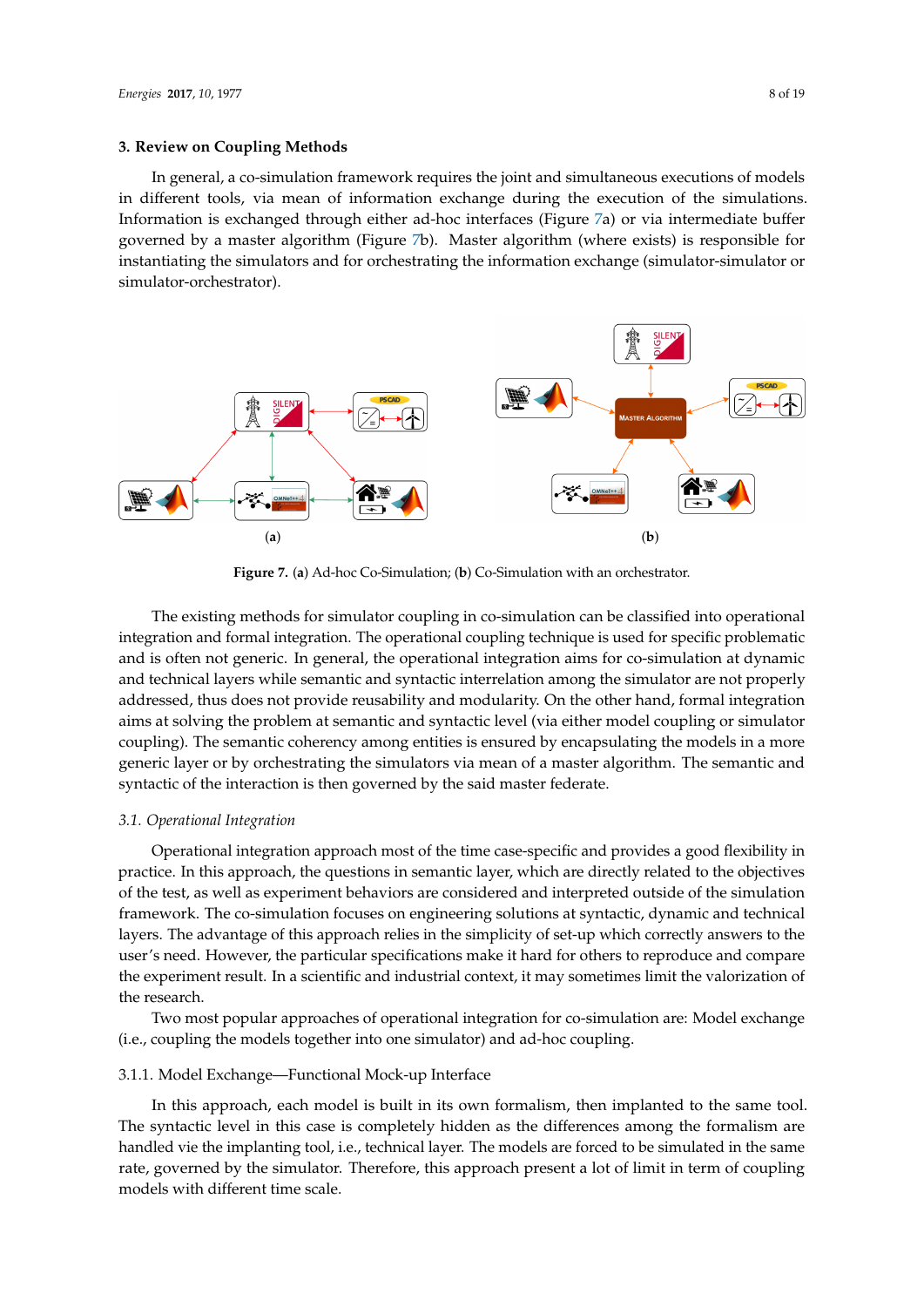In term of application, the approach is widely used in ICT domain simulation. The platforms such as NS-2 and NS-3, OMNet++ [\[37\]](#page-16-12) or GTNetS [\[38\]](#page-16-13) provides the possibility of using various models representing different aspects of the network at the same time. In CPES system assessment, it is not uncommon either to encapsulate a model and integrate it to another one; as an alternative when online co-simulation is hard to achieve.

Functional Mock-up Interface (FMI) is a standard for co-simulation issued by the consortium of the European ITEA2 Modelisar project in 2010 and in revised version in 2014. The basic component of FMI is the Functional Mock-up Unit (FMU), which gives access to the equations of the model (mode Model Exchange) or implements a solver manipulating the equations of the model (mode Co-simulation). The main purpose of FMI is providing a common interface by defining abstract functions to be implemented by every simulation component and defining how to export that said component as a shared library. FMU for model exchange can be considered as an operational integration while FMU for co-simulation can be applied to either operational integration or formal integration, depending on the level of semantic coherency among the models. It allows the integration of simulation models in a distributed and parallel way, thus possibility to apply to large-scale system [\[39,](#page-16-14)[40\]](#page-16-15).

FMI has been widely applied to the domain of mecatronics and automobile. Until recently, researchers have investigated application of FMI to CPES assessment in an effort to improve interoperability and reusability of models [\[41](#page-16-16)[,42\]](#page-16-17). In [\[43\]](#page-16-18), a new method of exploiting FMU via web-service and Service Oriented Architectures (SOA) is proposed. The architecture is promising and provides the framework for a potential "co-simulation as a service".

#### 3.1.2. Ad-Hoc Coupling of Simulator

The most common architecture for simulator coupling in an operational integration is linking and integrating existing independent domain specific tools. In the case of CPES, most of the time, a power system simulator is coupled with the communication system simulator. This configuration is intuitive, concise and efficient and is often realized via sockets or direct integration to ICT simulator, as of survey result in [\[44\]](#page-16-19).

<span id="page-8-0"></span>Some co-simulation frameworks using ad-hoc connections are presented in Table [2.](#page-8-0)

| Co-Simulation<br>Framework | <b>Power System</b><br>Simulator | Network<br>Simulator | Synchronization<br><b>Strategy</b> | Applications            | <b>Time Scale</b> |
|----------------------------|----------------------------------|----------------------|------------------------------------|-------------------------|-------------------|
| GECO <sup>[45,46]</sup>    | PSLF                             | $NS-2$               | Global Event-Driven                | PMU-based WAMPAC        | ms to s           |
| ADEVS [47]                 | <b>ADEVS</b>                     | $NS-2$               | <b>DEVS</b>                        | <b>WAMPAC</b>           | ms to s           |
| VPNET [48]                 | VTB.                             | <b>OPNET</b>         | Master-slave                       | WAMPAC                  | ms to s           |
| GridSim [49]               | PowerTech TSAT                   | GridStat             | Time stepped                       | WAMPAC                  | ms to s           |
| PowerNet [50]              | Modelica                         | $NS-2$               | Master - Slave                     | Control                 | Unknown           |
| Bergmann et al. [51]       | NETOMAC                          | $NS-2$               | Time stepped                       | Evaluation of DERs      | us to ms          |
| Babazadeh et al. [52,53]   | RTlab                            | OPNET SITL           | Asynchronous                       | WAMC, HVDC              | us to ms          |
| Godfrey et al. [54]        | <b>OpenDSS</b>                   | $NS-2$               | Unknown                            | <b>DER</b> Integration  | ms to s           |
| TASSCS [55]                | PowerWorld                       | <b>OPNET</b>         | Unknown                            | Cyber-security of SCADA | us to ms          |
| Greenbench [56]            | <b>PSCAD</b>                     | $OMNet++$            | Global Event-Driven                | Cyber-security LV Grid  | ms to s           |

**Table 2.** Some co-simulation frameworks using ad-hoc connections in the domain of CPES.

In the ad-hoc approach, the interfaces are specifically configured for to be implemented only within the simulators, with possibly high requirements of adaptations. In this set-up, the inter-dependency of involved simulators is not observed and assessed by an orchestrator, therefore, time synchronization is difficult when more than three simulators are involved in the experiment. If not properly configured, the inter-dependency of simulators may lead to deadlock and inaccurate results, especially in case of presence of communication delay among them. Scalability and stability of the experiments are therefore questionable and most of the time, ad-hoc co-simulation approach is not suitable for large scale system.

Moreover, most of the proprietary simulation tools do not provide direct interfaces to advances simulation tools and co-simulation. The interfaces developed for ad-hoc co-simulation depend on the simulators it connects; therefore, the re-usability of models and interfaces is not always evident.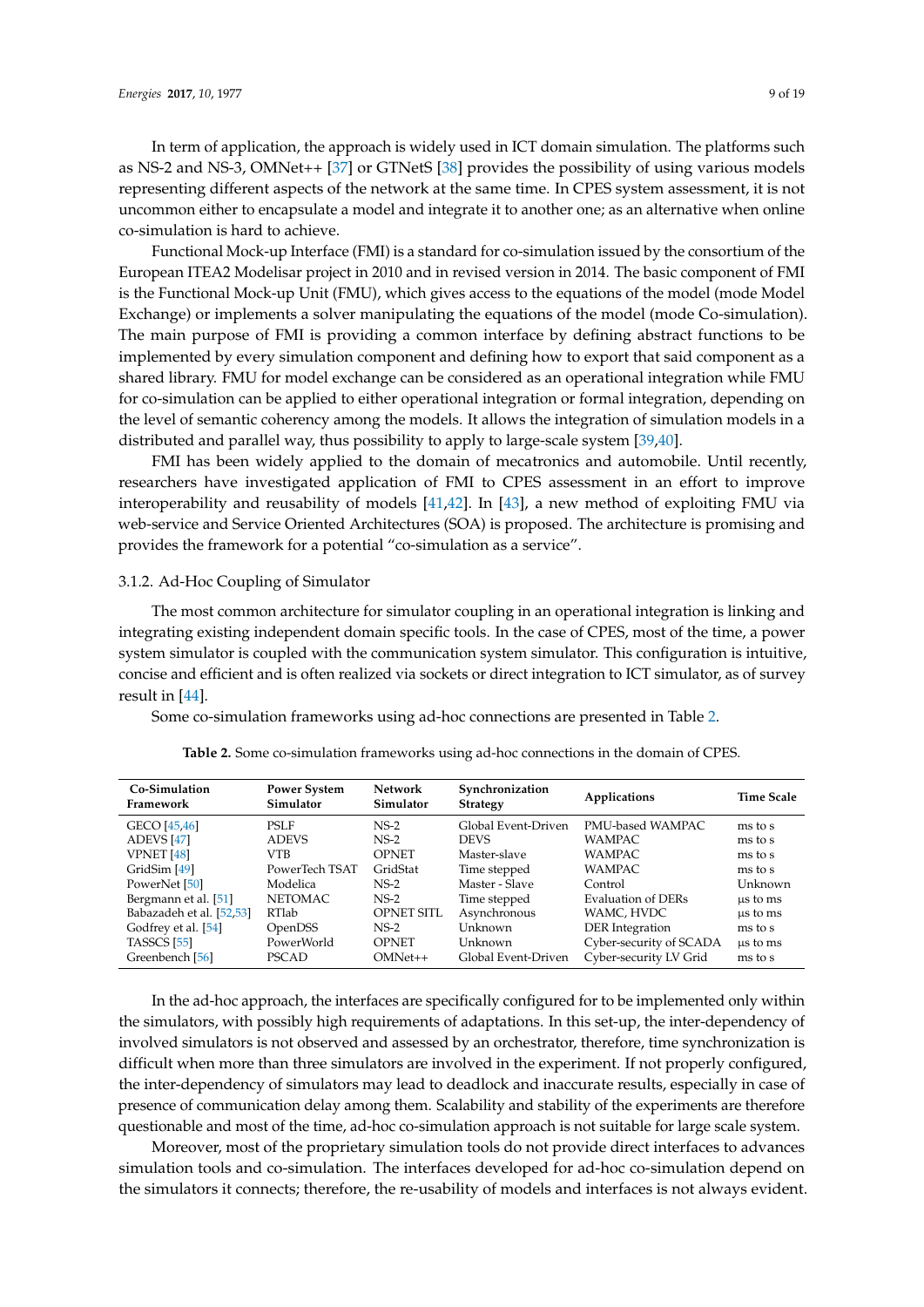Most of the time, re-utilization of the simulator in another co-simulation framework requires heavy adaptation efforts. As aforementioned, one can resort to the Functional Mock-up Interface (FMI) standard to remedy the issue. As an interface, FMI can be used in both ad-hoc and with master algorithm mode.

In general, operational integration responds quickly to the needs of a specific study, however, these approaches do not satisfy the requirements in conceptual, semantic and syntactic levels. As a consequence of this lack of generality and information, the operational models are strongly related to the technical implementation and are very limited in term of interoperability and reusability. On the other hand, operational integration demonstrates also difficulty in handling time scale and abstraction level transition among models.

# *3.2. Formal Integration*

Formal integration is a more generic approach than operational integration as the co-simulation framework needs to ensure correct inter-relation among models in semantic and conceptual layers. In order to provide and handle, it is generally required to be orchestrated by a master algorithm. Analogy to the operational integration approach, the aforementioned master algorithm can be implemented in a single simulator where all the models are encapsulated into, or can be implemented as an orchestrator of different simulators. The principle difference between the two methods is that the models in this case are required to be semantically coherent and the exchanged signals are syntactically ready to be processed, without any further interpretation at higher layers.

This approach can be implemented in several forms:

- Implantation the elementary model into a more generic formalism. This requires however a lot of efforts and collaborations, especially in case of multi-domain experiments, where the behaviors of elements in one domain are not always evident to the experts of the other domain.
- Building and integrating an interface for translating from a particular formalism of a model to a more generic one.
- Simulator coupling handled and governed by an orchestrator.

The first two approaches requires the existence of a formalism generic enough to correctly and completely encapsulate the other involved models, without losing their semantic and conceptual meaning. This requirement appears to be a challenge. In ICT network simulation, Discrete Event System Specification (DEVS) and its derivations are generally accepted to satisfy such conditions.

#### 3.2.1. Encapsulation of Formalism—Discrete Event System Specification (DEVS)

In general, DEVS is a generic formalism that allows encapsulating other Discrete-event models and discrete-time continuous models [\[57\]](#page-17-11). In DEVS, a model is represented by a 7-tuple  $(I, O, S, \delta_{ext}, \delta_{int}, \lambda, t_a)$ , where *I* and *O* represent the inputs and outputs of the model, *S* is the vector of state variables, *t<sup>a</sup>* represents time advancement in simulation, *δint* is the evolution of internal states of model while *δext* represent the influence of external events to model's internal states. Model coupling in DEVS consists of encapsulating the individual models into a big global DEVS multi-model [\[58–](#page-17-12)[60\]](#page-17-13).

The approach of encapsulation of formalism provides a strong syntactic coherence for the individual models as well as the link among them. Moreover, there are various algorithms to simulate in a distributed manner the DEVS-based model [\[57,](#page-17-11)[60\]](#page-17-13), leading to a good flexibility in term of management of simulation-related constraints.

On the other hand, the approach requires a considerable effort to encapsulate the models into DEVS, thus limits the reusability of existing models. Moreover, it is arguable that encapsulation of formalism could provide semantic and conceptual coherence and consistency [\[14\]](#page-15-10).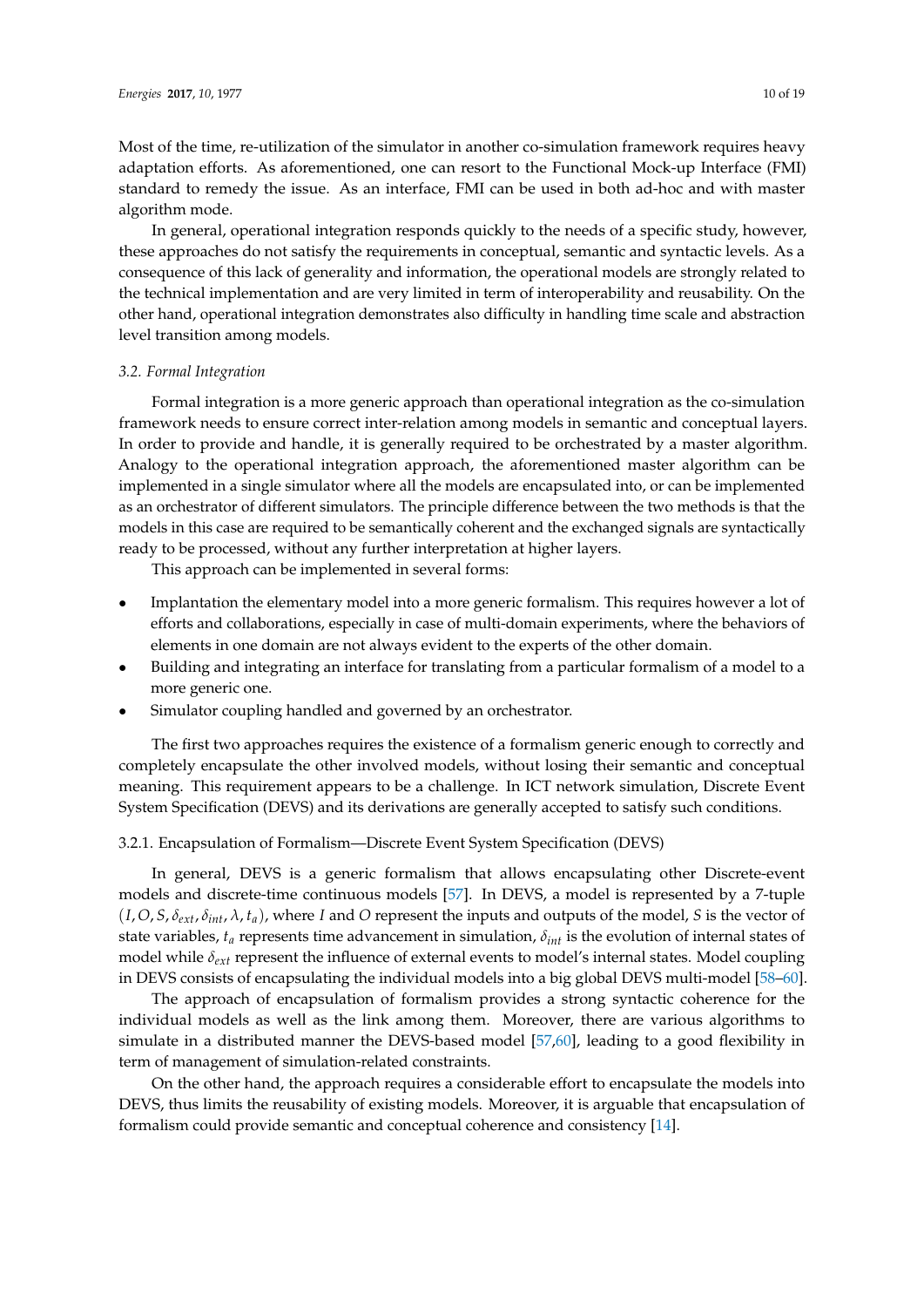#### 3.2.2. Waveform Relaxation Method

Waveform relaxation method (WRM) [\[61\]](#page-17-14) is a family of techniques popularly used in solving large systems of nonlinear ordinary differential equations (ODE) [\[62\]](#page-17-15) or Differential Algebraic Equations (DAE) [\[63\]](#page-17-16). The basic idea of WRM is replacing the problem of solving a differential in multiple variables by one of solving a sequence of differential equations in one variable, in which the waveform of other variables are predefined. The solutions obtained from these equations are then substituted into the others one dimensional differential equations, which are then re-solved using the new waveform. The procedure is repeated until convergence condition is reached. Consider a first order two dimensional differential equations in  $x(t) \in \mathbb{R}^2$  on  $t \in [0, T]$ :

$$
\begin{cases}\n\text{(A)} \quad \dot{x}_1 = f_1(x_1, x_2, t), & x_1(0) = x_{10} \\
\text{(B)} \quad \dot{x}_2 = f_2(x_1, x_2, t), & x_2(0) = x_{20}\n\end{cases}
$$

<span id="page-10-0"></span>Then the iterative algorithm of WRM can be applied to solve this system of ODEs as illustrated on Figure [8.](#page-10-0) Similar to the case of nonlinear algebraic equations, Gauss-Seidel (or Serial Sequence) [\[62\]](#page-17-15) and Jacobi (or Parallel Sequence) [\[64\]](#page-17-17) techniques can be applied.



**Figure 8.** Illustration of the waveform relaxation method.

Originally aimed to solve complex ODEs, the WRM techniques recently draws attentions of the researchers for its applications to co-simulation, in particular, the coupling of continuous simulation [\[43\]](#page-16-18). In this approach, an individual simulator is represented by complete I/O waveform at the coupling points, to the other simulators. The WRM is executed until the convergence conditions are reached (Figure [9\)](#page-11-0). Therefore, WRM is a method of co-simulation of semantic, syntactic and dynamic levels.

The WRM technique is of great interest in case of strong coupling of simulators, especially in the presence of communication latency. In general, WRM requires multiple executions of simulators until reaching the convergence conditions, which is the main source of execution time of the co-simulation framework. On the other hand, the other methods of coupling require one single execution of simulators, with multiple exchanges in one run instance. In the case without presence of latency or with very small latency (e.g., co-simulation of different simulators in one computer), WRM has in general longer execution time. However, when communication latency is not negligible, WRM may reach convergent point way much faster than the other methods [\[43\]](#page-16-18). In theory, the performance of WRM for differential systems can be improved with parallel WRM [\[65\]](#page-17-18) and the accuracy/convergence rate can be improved with two-stage WRM [\[66\]](#page-17-19). However, application of these methods to co-simulation is not yet investigated.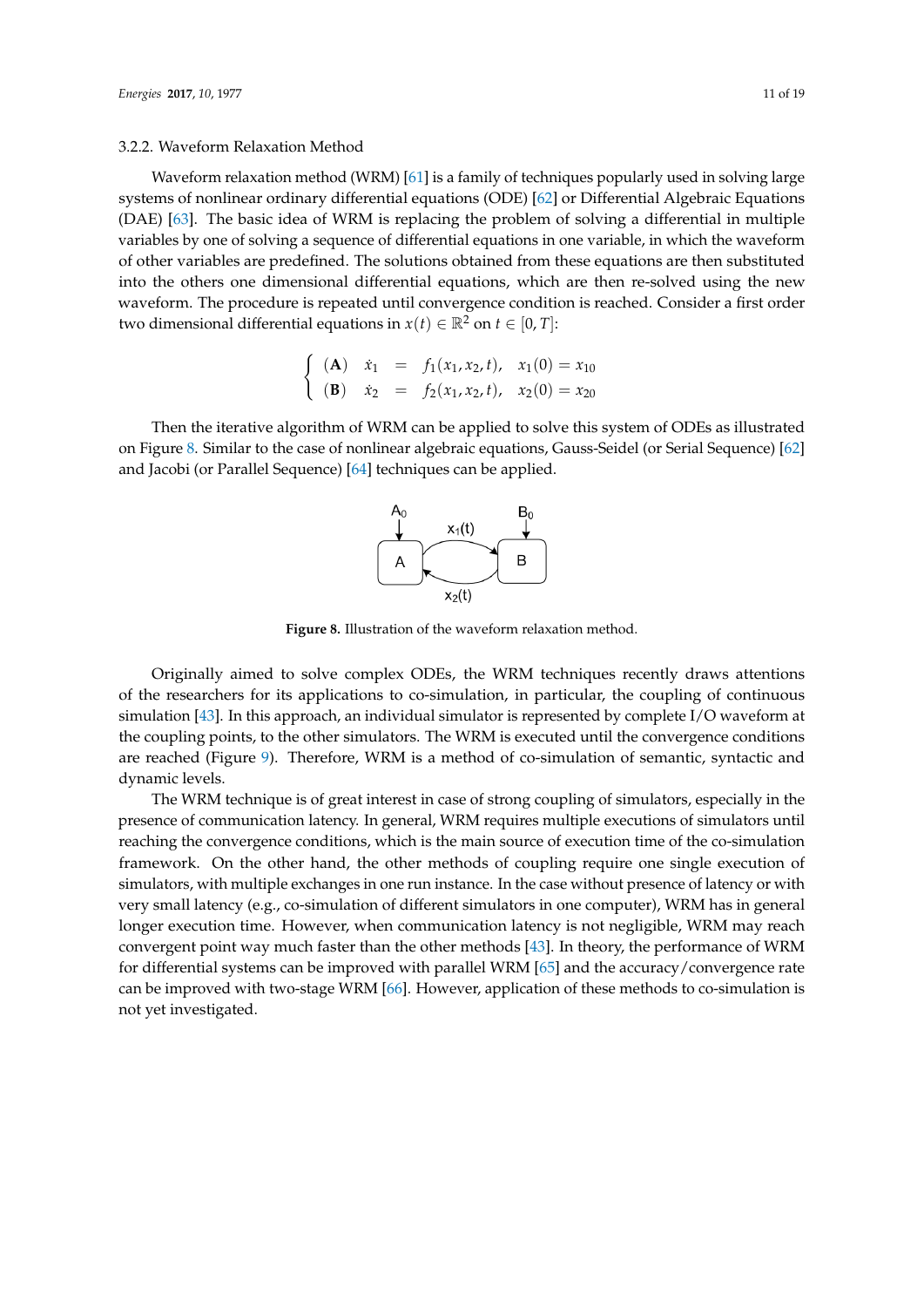<span id="page-11-0"></span>

**Figure 9.** WRM method applied to Co-simulation.

Three important issues need to be considered in the implementation of a co-simulation framework based on WRM techniques:

- Until now, the method is exclusively applied for coupling of continuous simulation, particularly of dataflow MoC type. Discretized WRM and applications of WRM to discrete systems [\[67](#page-17-20)[,68\]](#page-18-0) is still a new research subject.
- In the implementation of WRM, the convergence condition needs to be properly addressed. In literature, there exist works on convergence conditions of WRM for ODE [\[69\]](#page-18-1) and DAE [\[70](#page-18-2)[,71\]](#page-18-3). A convergence analysis for Discrete-time WRM is also proposed in [\[72\]](#page-18-4).
- in case of coupling models with asynchronous time steps, it is necessary to use an inter/extra-polation algorithm to harmonize the difference.

To conclude, WRM is an interesting approach to co-simulation, with a well-established mathematical foundation. However, the applicability of the method to discrete event simulator needs further investigation.

# 3.2.3. Federation of Simulation—Simulator Coupling with Orchestrator

The first two approaches of formal integration ensure semantic coherence by converting the models into a more generic formalism (i.e., DEVS and waveform), in this section, we consider formal integration by simulator coupling. While ad-hoc co-simulation is concise and efficient, for semantic and conceptual levels, it is necessary to implement a coordinator/master algorithm to orchestrate the framework. In this approach, the master algorithm is responsible for instantiating, interfacing and coordinating the involved simulators. The simulators can communicate via a common buffer/message bus governed by the master algorithm or directly among each other's (in which the master algorithm define the routing). Beside the benefit of semantic coupling, co-simulation with a master algorithm also helps to simplify the framework architecture (i.e., N interfaces for a N domains system, rather than  $N^2$  interfaces that would be required if each domain had to explicitly interface to each other domain).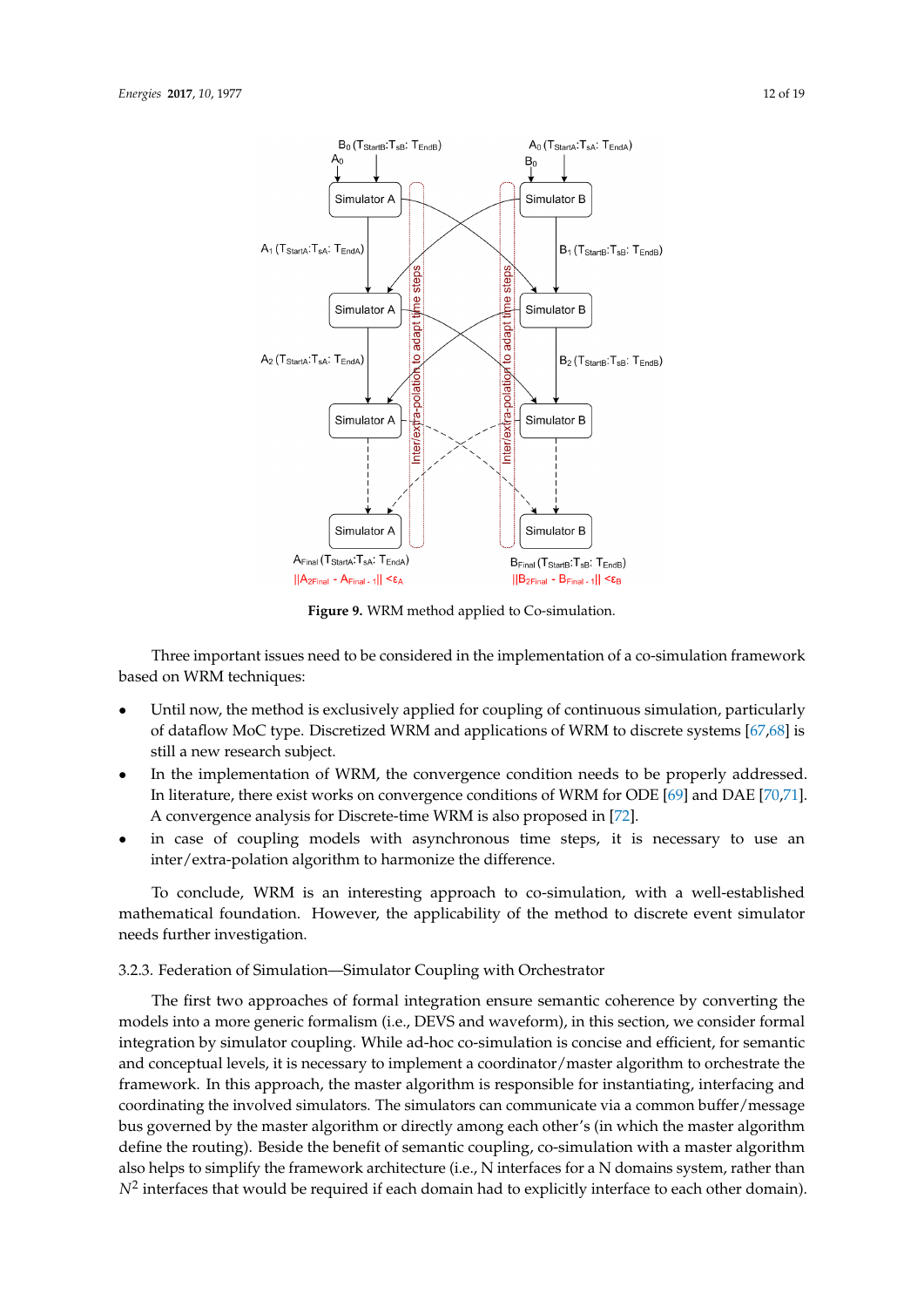As of today, the master algorithm is most of the time implemented manually via self-developed (e.g., Java, Python, Mathlab) or third party software such as Ptolemy [\(http://ptolemy.eecs.berkeley.](http://ptolemy.eecs.berkeley.edu/) [edu/\)](http://ptolemy.eecs.berkeley.edu/) (used in [\[73](#page-18-5)[–75\]](#page-18-6), Simantics [\(https://www.simantics.org/\)](https://www.simantics.org/) or Mosaik [\(http://mosaik.offis.de/\)](http://mosaik.offis.de/) (e.g., [\[45,](#page-16-20)[76,](#page-18-7)[77\]](#page-18-8). The IEEE 1516 High level Architecture (HLA) is one of a few standards for co-simulation coordinator [\[78\]](#page-18-9). HLA is developed by the US M&S Co, mainly driven by military research in enabling joint simulation training. The first civil version is published by IEEE in 2000 and the evolved HLA is published in 2010. A HLA-based simulation consists of federates (participating simulators) and Run-Time Infrastructure (RTI), which provides an API for bidirectional communication from and to federates. The advantage of HLA is the possibility of highly paralleled simulations for large-scale systems; whereas its disadvantage is the introduction of additional time-synchronization issues [\[44\]](#page-16-19). Thus, we can register various researches focusing on the optimization aspect of the synchronization techniques in HLA [\[79](#page-18-10)[,80\]](#page-18-11).

<span id="page-12-0"></span>Table [3](#page-12-0) provides a non-exhaustive list of examples of co-simulation frameworks orchestrated by a master algorithm.

| Co-Simulation<br>Framework | <b>Power System</b><br><b>Simulator</b> | <b>Network</b><br>Simulator | <b>Master</b><br>Algorithm | Applications             | <b>Time Scale</b> |
|----------------------------|-----------------------------------------|-----------------------------|----------------------------|--------------------------|-------------------|
| EPOCHS <sup>[81]</sup>     | PSCAD/EMTDC, PSLF                       | $NS-2$                      | HI.A                       | Protection and Control   | ms to minutes     |
| <b>INSPIRE [82]</b>        | PowerFactory                            | <b>OPNET</b>                | HLA                        | WAMPAC.                  | ms to minutes     |
| <b>SINARI [83]</b>         | <b>PSCAD</b>                            | NS-2                        | <b>IAVA</b>                | vulnerability analysis   | ms to s           |
| VIRGIL [84]                | PowerFactory                            | $OMNET++$                   | Ptolemy 2                  | Control and optimization | ms to s           |

**Table 3.** Some co-simulation frameworks with master orchestrator in the domain of CPES.

DEVS and WRM are specific for discrete event and continuous simulation with possible adaptations to cover the other types of simulations. On the other hand, simulator coupling with an orchestrator provides more flexibility in term of coherence level. In general, depending on the specific set up and the master algorithm, co-simulation in this approach requires consistency in from dynamic to conceptual level.

#### 3.2.4. Multi-Agent Approach for Co-Simulation

Beside the aforementioned approaches, we can also mention the multi-agent simulation approach for co-simulation at semantic and conceptual layers, which is interaction-oriented and can be considered as an overlapping of operational integration and formal integration. While offering conceptual and semantic interoperability, multi-agent simulation approach provides an operational integration of models and the simulators are executed via a well specified master algorithm. As a consequence, this approach does not always offer reusability and modularity for existing simulators.

The principle idea of the approach is considering the co-simulation framework as a multi-agent system. The most notable framework using this approach is *Agents and Artifact for multi-modeling* (AA4MM). The meta-model AA4MM considers the framework as interactive separated layers [\[85,](#page-18-16)[86\]](#page-18-17). In semantic and syntactic levels, it defines a set of concepts representing the framework as a junction of interacting autonomous and heterogeneous models. In dynamic layer, the execution of the framework is considered to be a set of interacting autonomous and heterogeneous simulations. In addition, at last, in technical layer, the meta-model specifies an environment of interacting autonomous and heterogeneous simulators. An agent is associated to its models, simulations and simulators. The co-simulation framework is built upon the interaction among agents and the management of shared resources and environment (artifacts) (Figure [10\)](#page-13-1). In general, AA4MM offers a homogeneous view on aspects of a co-simulation framework at semantic, syntactic, dynamic and technical level [\[14\]](#page-15-10).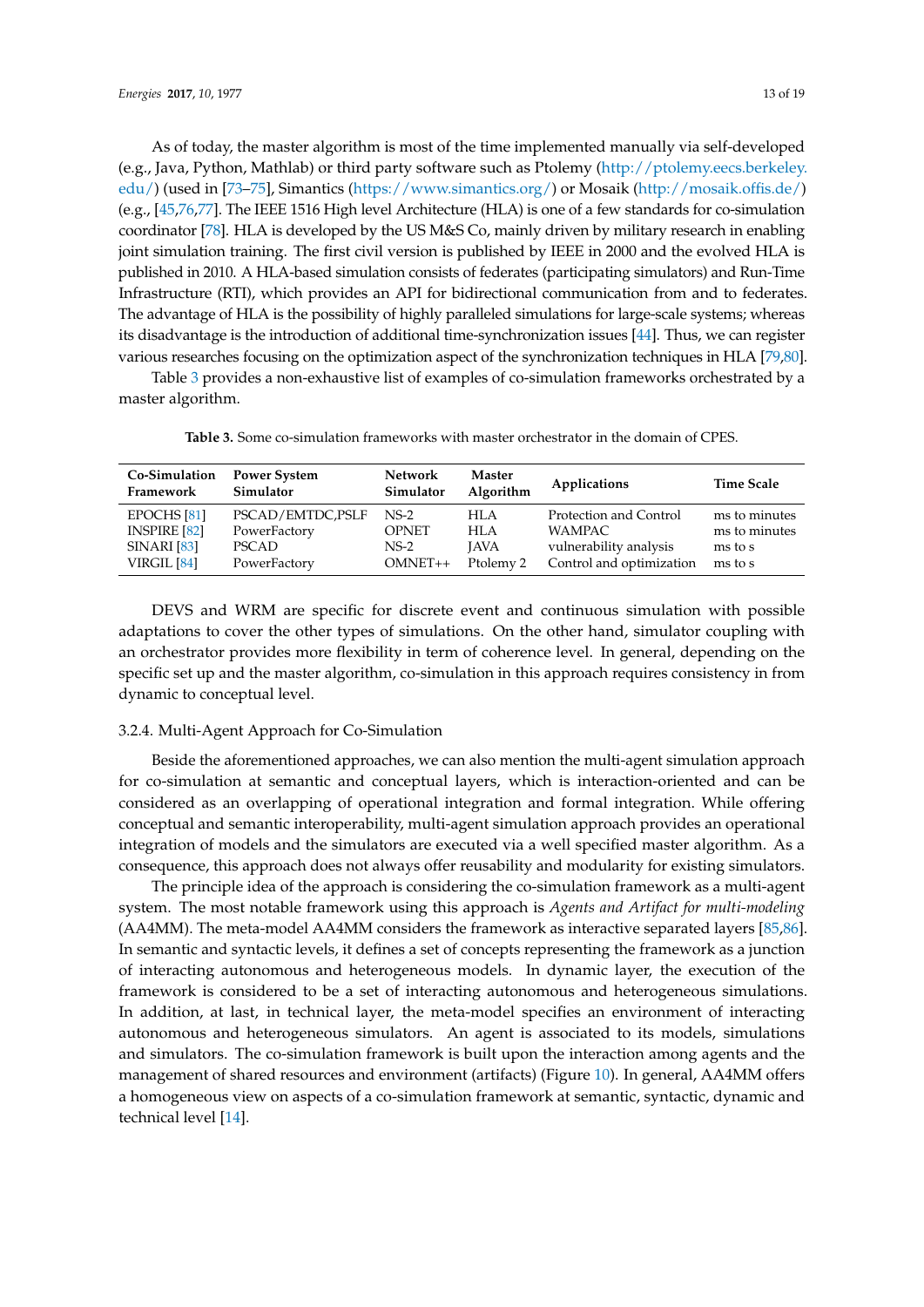<span id="page-13-1"></span>

**Figure 10.** Interaction among Agents in the AA4MM meta-model (adapted from [\[14\]](#page-15-10)).

Providing a great synergy and strong coupling capability, the implementation of multi-agent approach to CPES assessment is however still in the very first stage.

# <span id="page-13-0"></span>**4. Conclusions**

As the smart grid evolves into a cyber-physical energy system with inter-dependent domains, it is necessary to consider the design and validation problems at system level. That leads to the necessity of a holistic approach combining multi-domain validation, including hardware testing and simulation. While it requires a lot of effort to establish a general framework to cover all the domains in a CPES system, researchers have adopted the co-simulation approaches to consider the inter-dependency among domains as well as to validate the system as a whole. Flexible and adaptive, co-simulation is considered suitable for CPES assessment. However, in order to build a co-simulation framework, it is imperative to take into account various problems in different abstract levels, which is confusing and not always visible if one does not have a clear structuration of the framework.

<span id="page-13-2"></span>In this paper, a conceptual structuration of co-simulation framework in CPES assessment is presented. A detailed review on coupling methods used and can potentially be used in co-simulation framework, along with their abstraction levels in the structuration, is then followed. It is supposed to provide the readers with a systematic view of the state of the art. This classification can be represented in a simple illustrative diagram (Figure [11\)](#page-13-2).



**Figure 11.** Reviewed coupling methods and their associated abstraction levels.

The paper highlighted multiple problems in different abstraction levels of a co-simulation framework. It is an important contribution to establish a solid theoretical base for specification of future applications of co-simulation and selection of coupling methods in CPES assessment and validation.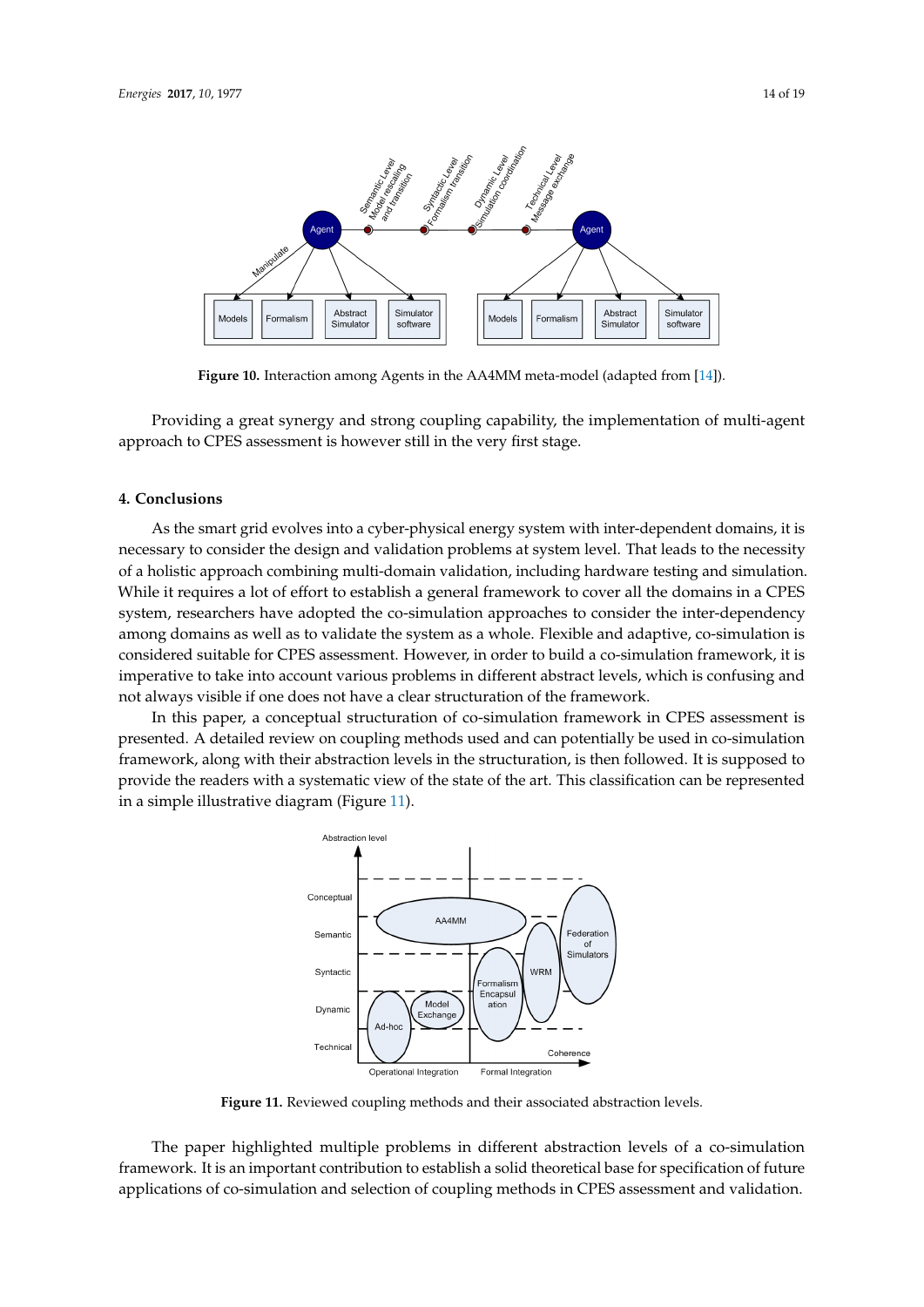It is, however, necessary to take a closer look at the dynamic level where the synchronization among simulators happens. Several technical challenges persist at this level, such as the difficulty in implementing simultaneously continuous and discrete system, the lack of formalism to efficiently cover continuous simulation and discrete event simulation, harmonization of different time scales, cyclic dependency in conservative approach or time warp mechanism in optimistic approach, performance evaluation and stability analysis of different synchronization techniques, etc. These issues are interesting perspectives for further investigation.

**Acknowledgments:** This work is supported by the European Community's Horizon 2020 Program (H2020/2014-2020) under project "ERIGrid" (Grant Agreement No. 654113, [www.erigrid.eu\)](www.erigrid.eu), which provides also funding for its open access. The participation of G2Elab and CEA-INES is also partially supported by the Carnot Institute "Energies du Futur" under the PPInterop II project [\(www.energiesdufutur.eu\)](www.energiesdufutur.eu). The authors would like to express their gratitude towards the anonymous reviewers for helping to improve the paper with their valuable comments.

**Author Contributions:** V.H. Nguyen initiated the study on structuration and abstraction layers of co-simulation framework in CPES assessment. Y. Besanger and Q.T. Tran proposed the classification of coupling methods. T.L. Nguyen contributed to the review of existing works in operational and formal integration. V.H. Nguyen wrote the paper.

**Conflicts of Interest:** The authors declare no conflict of interest. The founding sponsors had no role in the study, in the writing of the manuscript and in the decision to publish the results.

#### **Abbreviations**

The following abbreviations are used in this manuscript:

| CHIL          | Controller-Hardware-in-the-loop             |
|---------------|---------------------------------------------|
| <b>CPES</b>   | Cyber-Physical Energy System                |
| <b>DAE</b>    | Differential Algebraic Equation             |
| <b>DEVS</b>   | Discrete Event System Specification         |
| <b>DRES</b>   | Distributed Renewable Energy Resources      |
| <b>DRTS</b>   | Digital Real-Time Simulation                |
| ICT           | Information and Communication Technologies  |
| <b>IEC</b>    | International Electrotechnical Commission   |
| <b>FMI</b>    | Functional Mock-up Interface                |
| <b>FMU</b>    | Functional Mock-up Unit                     |
| HIL           | Hardware-in-the-loop                        |
| <b>HLA</b>    | High Level Architecture                     |
| <b>HUT</b>    | Hardware Under Test                         |
| <b>ODE</b>    | Ordinary Differential Equation              |
| OLE           | <b>Object Linking and Embedding</b>         |
| <b>OPC</b>    | <b>OLE</b> for Process Control              |
| OPC UA        | <b>OPC Unified Architecture</b>             |
| <b>PDES</b>   | Parallel Discrete-Event Simulation          |
| <b>PHIL</b>   | Power-Hardware-in-the-loop                  |
| <b>SCADA</b>  | Supervisory Control And Data Acquisition    |
| <b>WAMPAC</b> | Wide Area Monitoring Protection And Control |
| WRM           | Waveform Relaxation Method                  |

# **References**

- <span id="page-14-0"></span>1. International Energy Agency. *Smart Grids in Distribution Network-Roadmap Development and Implementation*; IEA: Paris, France, 2015.
- <span id="page-14-1"></span>2. European Commission. *Energy Roadmap 2050*; Communication from the Commission to the European Parliament, the Council, the European Economic And Social Committee and the Committee of the Regions, Smart Grid Task Force; European Commission: Brussels, Belgium, 2011.
- <span id="page-14-2"></span>3. Farhangi, H. The path of the smart grid. *IEEE Power Energy Mag.* **2010**, *8*, 18–28.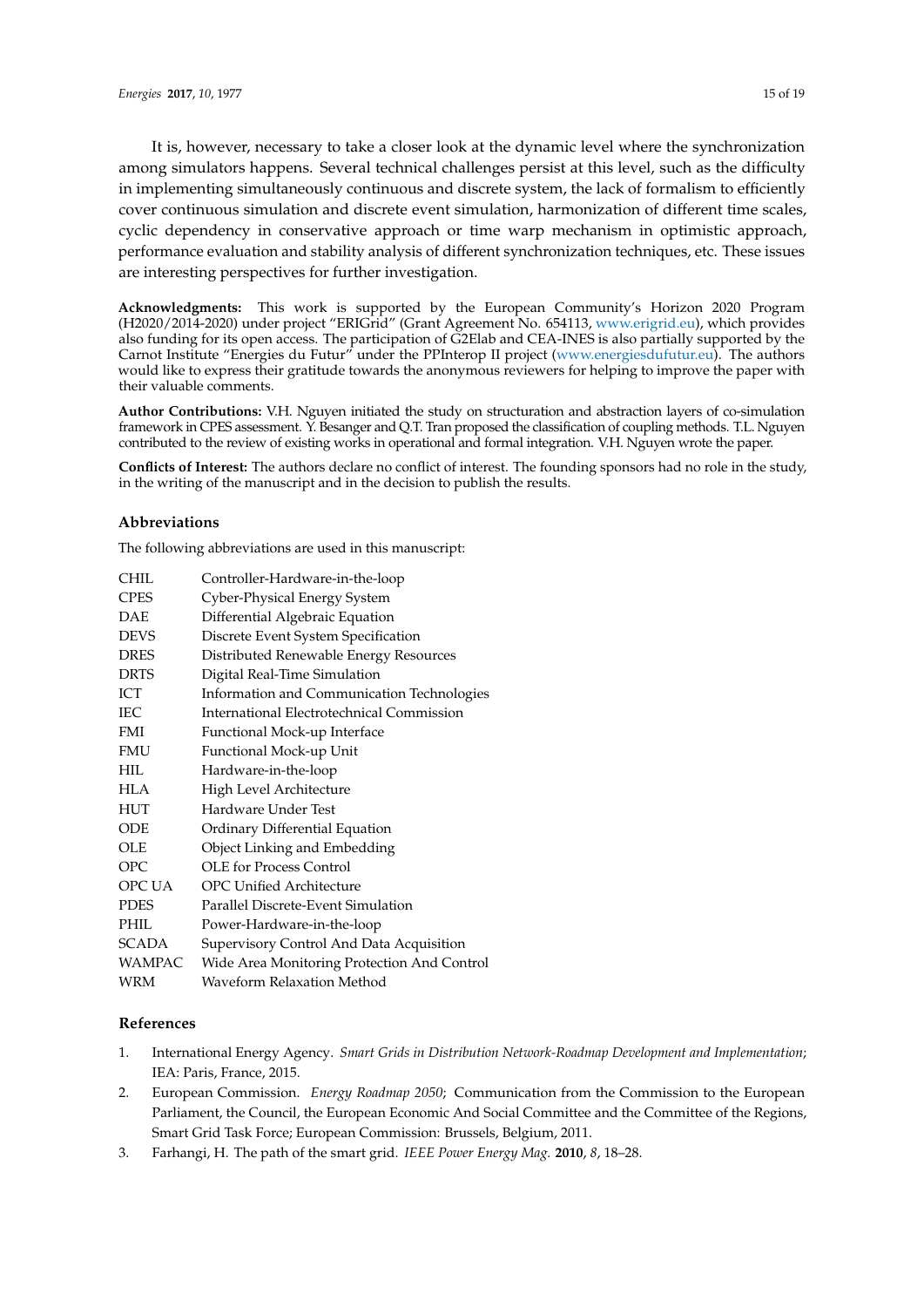- <span id="page-15-0"></span>4. Mets, K.; Ojea, J.A.; Develder, C. Combining Power and Communication Network Simulation for Cost-Effective Smart Grid Analysis. *IEEE Commun. Surv. Tutor.* **2014**, *16*, 1771–1796.
- <span id="page-15-1"></span>5. Palensky, P.; van der Meer, A.A.; López, C.D.; Jozeph, A.; Pan, K. Co-Simulation of Intelligent Power Systems—Fundamentals, software architecture, numerics, and coupling. *IEEE Ind. Electron. Mag.* **2017**, *11*, 34–50.
- <span id="page-15-2"></span>6. Strasser, T.; Andrén, F.P.; Lauss, G.; Bründlinger, R.; Brunner, H.; Moyo, C.; Seitl, C.; Rohjans, S.; Lehnhoff, S.; Palensky, P.; et al. Towards holistic power distribution system validation and testing—An overview and discussion of different possibilities. *Elektrotech. Informationstech.* **2017**, *134*, 71–77.
- <span id="page-15-3"></span>7. Nguyen, V.H.; Besanger, Y.; Tran, Q.T.; Nguyen, T.L.; Boudinet, C.; Brandl, R.; Strasser, T. Using Power-Hardware-in-the-loop Experiments together with Co-simulation in a holistic approach for cyber physical energy system validation. In Proceedings of the IEEE PES International Conference on Innovative Smart Grid Technologies IEEE ISGT Europe 2017, Turin, Italy, 26–29 September 2017.
- <span id="page-15-4"></span>8. Palensky, P.; van der Meer, A.A.; López, C.D.; Jozeph, A.; Pan, K. Applied co-simulation of intelligent power systems: Implementation, usage, examples. *IEEE Ind. Electron. Mag.* **2017**, *11*, 6–21.
- <span id="page-15-5"></span>9. Dang-Ha, T.H.; Olsson, R.; Wang, H. The Role of Big Data on Smart Grid Transition. In Proceedings of the IEEE International Conference on Smart City (SmartCity), Chengdu, China, 19–21 December 2015; pp. 33–39.
- <span id="page-15-6"></span>10. Li, W.; Ferdowsi, M.; Stevic, M.; Monti, A.; Ponci, F. Co-simulation for smart grid communications. *IEEE Trans. Ind. Inform.* **2014**, *10*, 2374–2384.
- <span id="page-15-7"></span>11. Cintuglu, M.; Mohamed, O.; Akkaya, K.; Uluagac, A. A Survey on Smart Grid Cyber-Physical System Testbeds. *IEEE Commun. Surv. Tutor.* **2017**, *19*, 446–464.
- <span id="page-15-8"></span>12. Tolk, A.; Muguira, J. The levels of conceptual interoperability model. In Proceedings of the 2003 Fall Simulation Interoperability Workshop, Orlando, FL, USA, 14–19 September 2003.
- <span id="page-15-9"></span>13. Cantot, P.; Igarza, J.L.; Luzeaux, D.; Rabeau, R. *Simulation et ModéLisation des SystèMes de SystèMes-IC2 Traité Informatique et Systèmes d'Information*; Hermes, Lavoisier: Paris, France, 2009.
- <span id="page-15-10"></span>14. Siebert, J. Approche Multi-Agent pour la Multi-ModéLisation et le Couplage de Simulations. Application à L'éTude des Influences Entre le Fonctionnement des RéSeaux Ambiants et le Comportement de Leurs Utilisateurs. Ph.D. Thesis, Université Henri Poincaré—Nancy I, Nancy, France, 2011.
- <span id="page-15-11"></span>15. Centre for Testing and Interoperability. *TTCN-3 Tutorial*; Technical Report; ESTI: Valbonne, France, 2013.
- <span id="page-15-12"></span>16. International Electrotechnical Commission. *TC IEC61850—Power Utility Automation*; Technical Report; 57—Power System Management and Associated Information Exchange; IEC: Geneva, Switzerland, 2003.
- <span id="page-15-13"></span>17. International Electrotechnical Commission. *Energy Management System Application Program Interface (EMS-API)—Part 301: Common Information Model (CIM) Base*; Technical Report; TC 57—Power System Management and Associated Information Exchange; IEC: Geneva, Switzerland, 2014.
- <span id="page-15-14"></span>18. International Electrotechnical Commission. *Application Integration at Electric Utilities—System Interfaces for Distribution Management—Part 11: Common Information Model (CIM) Extensions for Distribution*; Technical Report; TC 57—Power System Management and Associated Information Exchange; IEC: Geneva, Switzerland, 2013.
- <span id="page-15-15"></span>19. Electrical Power Research Institute. *OPC Unified Architecture—Part 1: Overview and Concepts*; Technical Report; TC 65/SC 65E–TR 62541-1:2010; Electrical Power Research Institute: Palo Alto, CA, USA, 2010.
- <span id="page-15-16"></span>20. International Electrotechnical Commission. *Application Integration at Electric Utilities—System Interfaces for Distribution Management—Part 14: Multispeak-CIM Harmonization*; Technical Report; TC 57—Power System Management and Associated Information Exchange; IEC: Geneva, Switzerland, 2013.
- 21. Gary, A.; Greg, R.; Gerald, R. MultiSpeak and IEC 61968 CIM: Moving Toward Interoperability. In Proceedings of the Grid-Interop Forum, Atlanta, GA, USA, 11–13 November 2008.
- <span id="page-15-17"></span>22. Nguyen, V.H.; Besanger, Y.; Tran, Q.T. CIM and OPC UA for interoperability of micro-grid platforms. In Proceedings of the IEEE PES Innovative Smart Grid Technologies Conference ISGT North America 2016, Minneapolis, MN, USA, 6–9 September 2016.
- <span id="page-15-18"></span>23. Kostic, T.; Preiss, O.; Frei, C. Towards the formal integration of two upcoming standards: IEC 61970 and IEC 61850. In Proceedings of the Large Engineering Systems Conference on Power Engineering, Montreal, QC, Canada, 7–9 May 2003.
- 24. Electrical Power Research Institute. *Harmonizing the International Electrotechnical Commission Common Information Model (CIM) and 61850—Key to Achieve Smart Grid Interoperability Objectives*; Technical Report; EPRI1020098; EPRI: Palo Alto, CA, USA, 2010.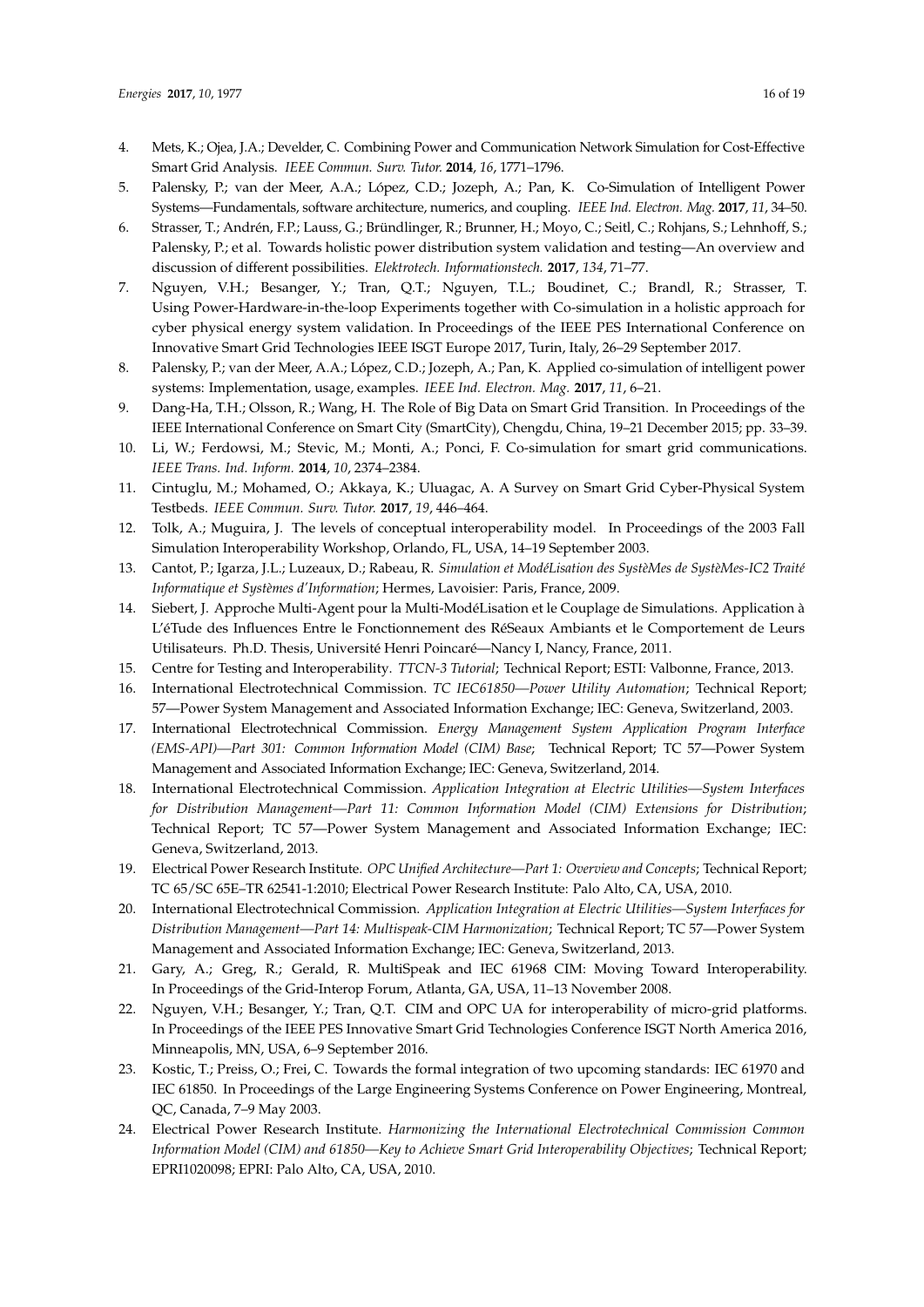- <span id="page-16-0"></span>25. Rohjans, S.; Uslar, M.; Appekath, J. OPC UA and CIM: Semantics for the smart grid. In Proceedings of the IEEE PES Transmission and Distribution Conference and Exposition, New Orleans, LA, USA, 19–22 April 2010.
- <span id="page-16-1"></span>26. Le, M.T.; Nguyen, V.H.; Besanger, Y.; Tran, Q.T. CIM compliant multiplatform approach for cyber-physical energy system assessment. In Proceedings of the IEEE PES Innovative Smart Grid Technologies Conference ISGT Asia, Auckland, New Zealand, 4–7 December 2017.
- <span id="page-16-2"></span>27. Michel, F. Formalisme, Outils et éLéMents MéThodologiques pour la Modélisation et la Simulation Multi-Agents. Ph.D. Thesis, Université des Sciences et Techniques du Languedoc, Montpellier, France, 2004.
- <span id="page-16-3"></span>28. Chevrier, V.; Fates, N. How important are updating schemes in multi-agent systems? An illustration on a multi-turmite model. In Proceedings of the 9th International Conference on Autonomous Agents and MultiAgent System AAMAS 2010, Toronto, ON, Canada, 9–14 May 2010.
- <span id="page-16-4"></span>29. Chang, W.T.; Ha, S.; Lee, E.A. Heterogeneous Simulation–Mixing Discrete-Event Models with Dataflow. *J. VLSI Signal Process.* **1997**, *15*, 127–144.
- <span id="page-16-5"></span>30. Kesaraju, V.; Ciarallo, F. Integrated simulation combining process-driven and event-driven models. *J. Simul.* **2012**, *6*, 9–20.
- <span id="page-16-6"></span>31. Banks, J.; Carson, I.I.; Nelson, B.L.; Nicol, D. *Discrete Event System Simulation*, 4th ed.; Prentice-Hall International: New York, NY, USA, 2005.
- <span id="page-16-7"></span>32. Chandy, K.; Misra, J. Distributed Simulation: A case study in design and verification of distributed program. *IEEE Trans. Softw. Eng.* **1979**, *24*, 440–452.
- <span id="page-16-8"></span>33. Lubachevsky, B.; Shwartz, D.; Weiss, A. An analysis of rollback-based simulation. *ACM Trans. Model. Comput. Simul.* **1991**, *1*, 154–193.
- <span id="page-16-9"></span>34. Steinman, J. Breathing Time Warp. In Proceedings of the Seventh Workshop on Parallel and Distributed Simulation, San Diego, CA, USA, 16–19 May 1993.
- <span id="page-16-10"></span>35. Nicol, D.; Liu, J. Composite synchronization in parallel discrete-event simulation. *IEEE Trans. Parallel Distrib. Syst.* **2002**, *13*, 433–446.
- <span id="page-16-11"></span>36. Jefferson, D. Virtual time. *ACM Trans. Program. Lang. Syst.* **1985**, *7*, 404–425.
- <span id="page-16-12"></span>37. Pongor, G. OMNET: Objective modular network testbed. In Proceedings of the MASCOTS93 International Workshop on Modeling, Analysis and Simulation on Computer and Telecommunication Systems, San Diego, CA, USA, 17–20 January 1993.
- <span id="page-16-13"></span>38. Riley, G. The Georgie Tech Network Simulator. In Proceedings of the ACM SIGCOMM Workshop on Models, Methods and Tools for Reproductible Network Research, Bolton Landing, NY, USA, 19–22 October 2003.
- <span id="page-16-14"></span>39. Awais, M.; Gawlik, W.; DeCillia, G.; Palensky, P. Hybrid Simulation using SAHISim Framework. In Proceedings of the 8th EAI International Conference on Simulation Tools and Techniques, Athens, Greece, 24–26 August 2015.
- <span id="page-16-15"></span>40. Galtier, V.; Vialle, S.; Dad, C.; Tavella, J.P.; Lam, Y.M.; Plessis, G. FMI-based Distributed Multi-Simulation with DACCOSIM. In Proceedings of the Spring Simulation Multi-Conference, Alexandria, VA, USA, 12–15 April 2015.
- <span id="page-16-16"></span>41. Widl, E.; Delinchant, B.; Kubler, S.; Li, D.; Muller, W.; Norrefeldt, V.; Nouidui, T.S.; Stratbucker, S.; Wetter, M.; Wurtz, F.; et al. Novel simulation concepts for buildings and community energy systems based on the Functional Mock-up Interface specification. In Proceedings of the Workshop on Modeling and Simulation of Cyber-Physical Energy Systems (MSCPES), Berlin, Germany, 14 April 2014.
- <span id="page-16-17"></span>42. Nguyen, T.L.; Tran, Q.T.; Caire, R.; Besanger, Y.; Hoang, T.T.; Nguyen, V.H. FMI Compliant Approach to Investigate the Impact of Communication to Islanded Microgrid Secondary Control. In Proceedings of the IEEE PES International Conference on Innovative Smart Grid Technologies (ISGT Asia 2017), Auckland, New Zealand, 4–7 December 2017.
- <span id="page-16-18"></span>43. Raad, A.; Reinbold, V.; Delinchant, B.; Wurtz, F. Energy building co-simulation based on the WRM algorithm for efficient simulation over FMU components of Web Service. In Proceedings of the BS'15 Building Simulation Conference, Hyderabad, India, 7–9 December 2015.
- <span id="page-16-19"></span>44. Müller, S.C.; Georg, H.; Nutaro, J.J.; Widl, E.; Deng, Y.; Palensky, P.; Awais, M.U.; Chenine, M.; Kuch, M.; Stifter, M.; et al. Interfacing Power System and ICT Simulators: Challenges, State-of-the-Art and Case Studies. *IEEE Trans. Smart Grid* **2016**, *PP*, doi:10.1109/TSG.2016.2542824.
- <span id="page-16-20"></span>45. Lin, H.; Sambamoorthy, S.; Shukl, S.; Thorp, J.; Mili, L. A study of communication and power system infrastructure interdependence on PMU-based wide area monitoring and protection. In Proceedings of the Power and Energy Society General Meeting, San Diego, CA, USA, 22–26 July 2012.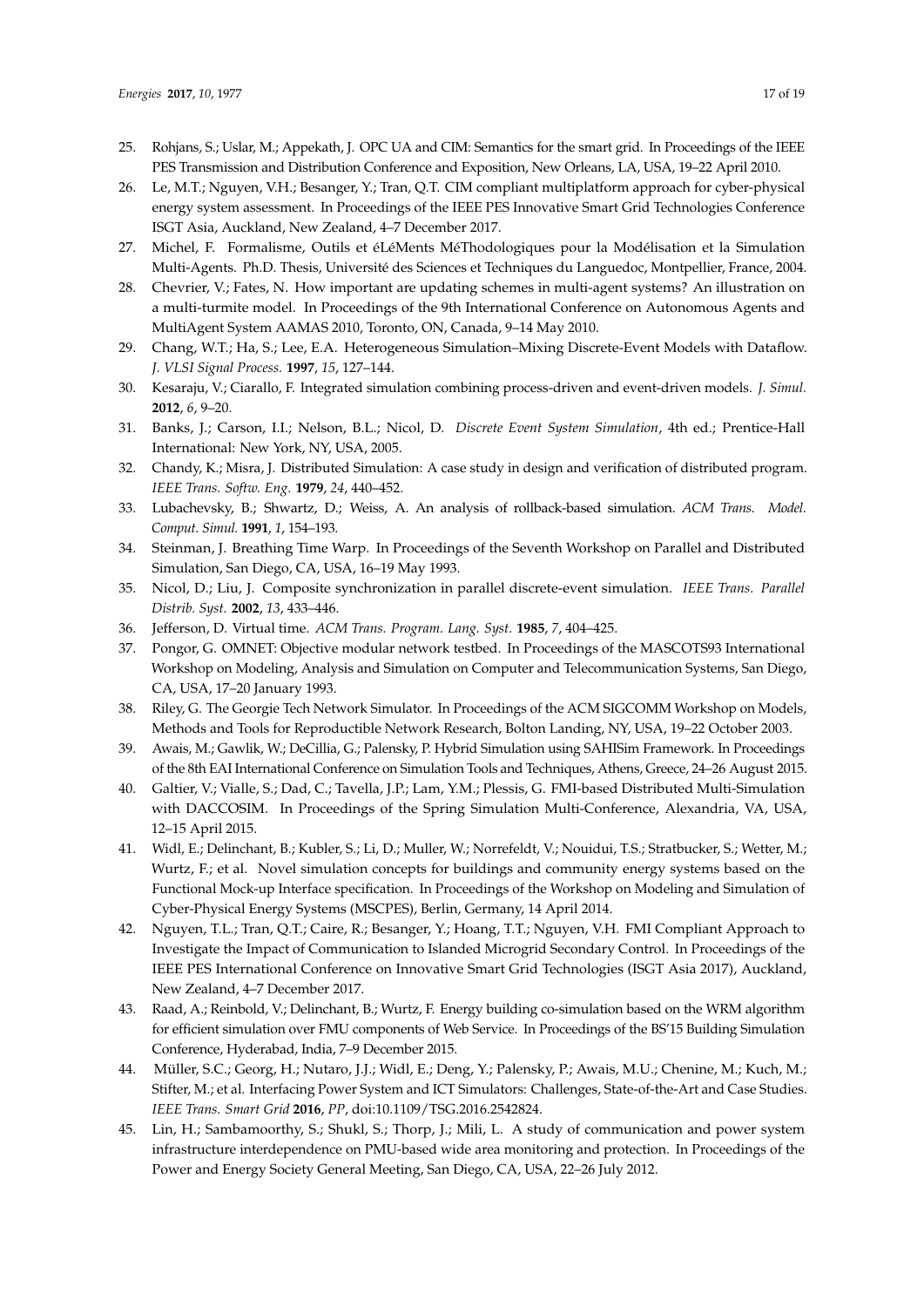- <span id="page-17-0"></span>46. Lin, H.; Veda, S.; Shukla, S.; Mili, L.; Throp, J. GECO: Global Event-Driven Co-Simulation Framework for Interconnected Power System and Communication Network. *IEEE Trans. Smart Grid* **2012**, *3*, 1444–1459.
- <span id="page-17-1"></span>47. Nutaro, J.; Kuruganti, P.; Miller, L.; Mullen, S.; Shankar, M. Integrated hybrid-simulation of electric power and communication systems. In Proceedings of the IEEE PES General Meeting 2007, Tampa, FL, USA, 24–28 June 2007.
- <span id="page-17-2"></span>48. Li, W.; Monti, A.; Luo, M.; Dougal, R. VPNET: A co-simulation framework for analyzing communication channel effects on power systems. In Proceedings of the IEEE Electric Ship Technologies Symposium, Alexandria, VA, USA, 10–13 April 2011; pp. 143–149.
- <span id="page-17-3"></span>49. Anderson, D.; Zhao, C.; Hauser, C.; Venkatasubramanian, V.; Bakken, D.; Bose, A. A virtual smart grid–real-time simulation for smart grid control and communication design. *IEEE Power Energy Mag.* **2012**, *10*, 49–57.
- <span id="page-17-4"></span>50. Liberatoire, V.; Al-Hammouri, A. Smart Grid Communication and Co-Simulation. In Proceedings of the IEEE Energytech, Cleveland, OH, USA, 25–26 May 2011; pp. 1–5.
- <span id="page-17-5"></span>51. Bergmann, J.; Glomb, C.; Götz, J.; Heuer, J. Scalability of Smart Grid Protocols: Protocols and Their Simulative Evaluation for Massively Distributed DERs. In Proceedings of the 1st IEEE International Conference on Smart Grid Communication, Gaithersburg, MD, USA, 4–6 October 2010; pp. 131–136.
- <span id="page-17-6"></span>52. Babazadeh, D.; Chemine, M.; Kun, M.; Al-Hammouri, A.; Nordstrom, L. A platform for Wide Area Monitoring and Control System ICT analysis and Development. In Proceedings of the IEEE PowerTech, Grenoble, France, 16–20 June 2013; pp. 1–7.
- <span id="page-17-7"></span>53. Babazadeh, D.; Nordstrom, L. Angent-based control of VSC-HVDC Transmission Grid—A Cyber Physical System Perspective. In Proceedings of the IEEE MSCPES 2014, Berlin, Germany, 14 April 2014.
- <span id="page-17-8"></span>54. Godfrey, T.; Mullen, S.; Dugan, R.; Rodine, C.; Griffith, D.; Golmie, N. Modeling smart grid applications with co-simulation. In Proceedings of the 1st IEEE International Conference on Smart Grid Communication, Gaithersburg, MD, USA, 4–6 October 2010; pp. 291–296.
- <span id="page-17-9"></span>55. Mallouhi, M.; Al-Nashif, Y.; Cox, D.; Chadaga, T.; Hariri, S. A testbed for analyzing security of SCADA control systems (TASSCS). In Proceedings of the 2011 IEEE PES Innovative Smart Grid Technologies Conference, Anaheim, CA, USA, 17–19 January 2011.
- <span id="page-17-10"></span>56. Wei, M.; Wang, W. Greenbench: A benchmark for observing power grid vulnerability under data-centric threats. In Proceedings of the IEEE INFOCOM 2014—IEEE Conference on Computer Communications, Toronto, ON, Canada, 27 April–2 May 2014; pp. 2625–2633.
- <span id="page-17-11"></span>57. Zeigler, B.; Praehofer, H.; Kim, T. *Theory of Modeling and Simulation*; Academic Press: Cambridge, MA, USA, 2000.
- <span id="page-17-12"></span>58. Himmelspach, J.; Uhrmacher, A. Plug'n Simulate. In Proceedings of the ANSS07 40th Annual Simulation Symposium, Norfolk, VA, USA, 26–28 March 2007.
- 59. Himmelspach, J.; Rohl, M.; Uhrmacher, A. Component based models and simulation experiments for multi-agent systems in JAMES II. In Proceedings of the International Workshop on Agent Theory to Agent Implementation, Estoril, Portugal, 12–13 May 2008.
- <span id="page-17-13"></span>60. Quesnel, G.; Duboz, R.; Ramat, E. The virtual laboratory environment—An operational framework for multi-modeling, simulation and analysis of complex dynamical systems. *Simul. Model. Pract. Theory* **2008**, *17*, 641–653.
- <span id="page-17-14"></span>61. Lelarasmee, E.; Ruehli, A.; Sangiovanni-Vincentelli, A. *The Wave form Relaxation Method for Time-Domain Analysis of Large Scale Integrated Circuits*; University of California: Oakland, CA, USA, 1982; Volume 1.
- <span id="page-17-15"></span>62. White, J.; Vincentelli, A.; Odeh, F.; Ruehli, A. Waveform Relaxation: Theory and Practice. *Trans. Soc. Comput. Simul.* **1985**, *2*, 95–133.
- <span id="page-17-16"></span>63. Crow, M.; Ilic, M. The waveform relaxation method for systems of differential/Algebraic Equations. *Math. Comput. Model.* **1994**, *19*, 67–84.
- <span id="page-17-17"></span>64. Sand, J.; Burrage, K. A Jacobi Waveform relaxation method for ODE. *SIAM J. Sci. Comput.* **1998**, *20*, 534–552.
- <span id="page-17-18"></span>65. Burrage, K.; Dyke, C.; Pohl, B. On the performance of parallel waveform relaxations for differential systems. *Appl. Numer. Math.* **1996**, *20*, 39–55.
- <span id="page-17-19"></span>66. Garrappa, R. An analysis of convergence for two-stage waveform relaxation methods. *J. Comput. Appl. Math.* **2004**, *169*, 377–392.
- <span id="page-17-20"></span>67. Sun, W.; Fan, W.G.; Wang, T. A discretized waveform relaxation method in flexible holonomic systems. In Proceedings of the 2014 International conference on Information Science, Electronics and Electrical Engineering, Sapporo, Japan, 26–28 April 2014.